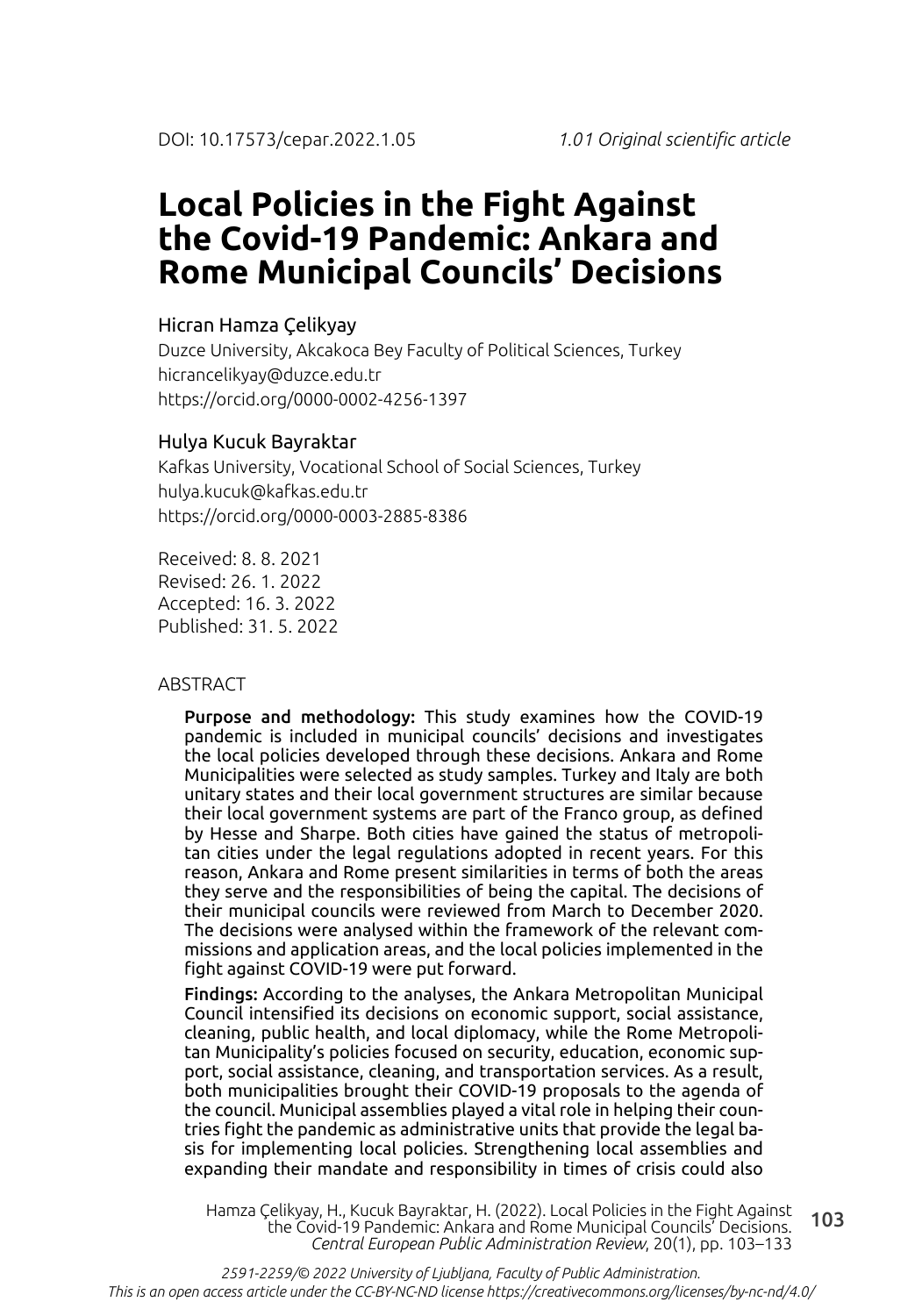support the success of central government policies. The findings reveal that fast and effective solutions delivered by local governments through local policies successfully curbed the pandemic that had spread around the world.

Practical Implications: The policies implemented by local governments were impressive and complementary to central government policies, providing a valuable guideline for policymakers.

*Keywords: local policies, COVID-19, Ankara, Rome, local government*

*JEL: H75, H83, Z18*

## 1 Introduction

While providing urban services as the units closest to the public, local governments identify the existing problems and produce policies by offering solutions. The policies implemented by these units, which all enjoy administrative and financial autonomy, are important in terms of efficient, fast, and solutionoriented services in the city. Since the areas served by local governments are generally in cities, their work and policies become even more crucial when problems, such as pandemics, affecting the cities arise.

The COVID-19 pandemic that emerged at the end of 2019 had a particularly notable impact on the cities. In the fight against it, the importance of local governments came to the fore. Especially in metropolitan cities, the dense population and mobility required the municipalities to respond quickly. In this context, it was important to produce solutions to the unique problems of the cities through local and central government policies. Population density, economy, city planning, housing stock, and industrialization of each city are unique. Hence, for solving the problems specific to the cities during a pandemic period, local policies may be more effective than central government policies. As local governments better predict the city's limitations, strengths and weaknesses, needs, and the applications that yield results, they are expected to deliver more efficient and faster policies.

## 2 Literature Review

Throughout the pandemic period, a vast array of new academic research was produced, covering several disciplines besides health sciences. As regards public administration, many studies were published about how both central governments and local governments fought against COVID-19, how they developed the relevant policies, which legal processes they underwent, and the changes they faced in financial management.

This part of the study focused on a short literature review of some of such studies. One of them was produced by Kuhlmann and Franzke (2021). They aimed at analysing *Länder* and local governments' institutional responses to the COVID-19 pandemic from an intergovernmental perspective. They tried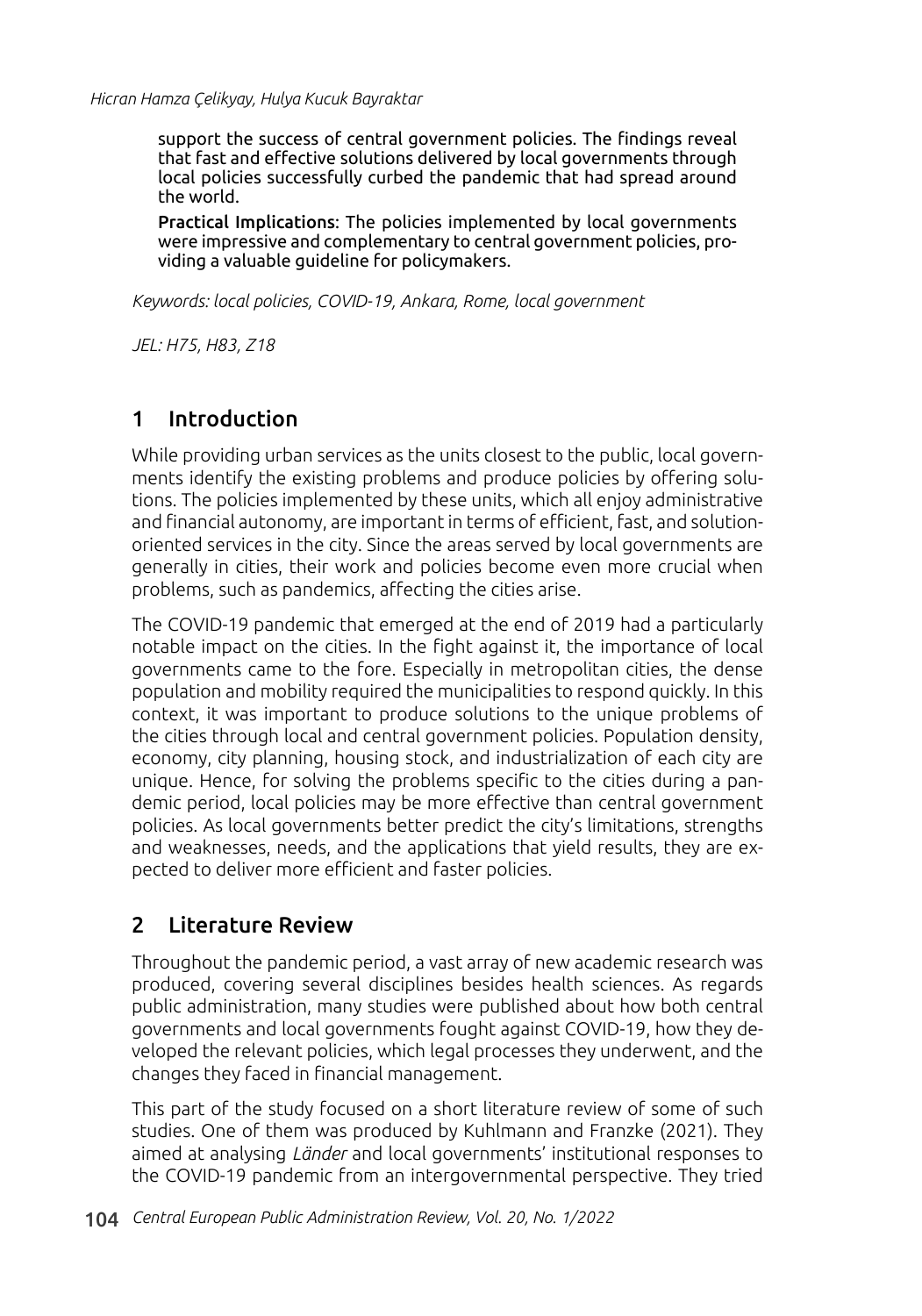to find out how the intergovernmental system in Germany responded to the crisis and to what extent the pandemic changed the pertinent patterns of multi-level governance. Another study was about the Czech and the Slovak intergovernmental systems. Jüptner and Klimovský (2021) considered the first wave of the COVID-19 crisis and tried to examine how it affected all sociopolitical and economic levels and structures and the behaviour of individual levels of government. They pointed out measures adopted by the governments and their impacts on a multi-level governance system.

Several studies examined other European countries. Hegel and Schnabel (2021) examined how European federations (Austria, Germany, Switzerland) managed the COVID-19 period. Askim and Bergström (2021) studied the difference in the government response to COVID-19 in Norway and Sweden, specifically their crisis management and multi-level governance. Hegele and Schnabel (2021) found that Austria and Switzerland adopted a centralised approach, whereas Germany opted for decentralised decision-making. They explained this situation with the distribution of powers. As regards Norway and Sweden, Askim and Bergström (2021) identified similar threats in these countries. According to the findings, Sweden opted for far less strict countermeasures than Norway. While Norway's government response was similar to that of many European countries, Sweden chose soft measures, i.e., recommendations and guidelines.

There are also other studies that analysed several areas of public life and the financial impacts of the pandemic. For example, Horvat et al. (2021) analysed the digitalisation of public administration in relation to delivery, speed of procedure, usage of new technologies on Czech, Hungarian, Polish and Slovak cases. The research consisted of an analysis of the laws in force in these countries. Szarowská (2021) examined the financial impact of the COVID-19 pandemic on the Czech region of Moravian-Silesian. The study relies on secondary statistical data from the Czech Ministry of Finance and monitors financial statements from each region. It also covers in-depth structured interviews made with representatives of the Moravian-Silesian region. Černěnko et al. (2021) examined the impact of the pandemic on the tax revenue of Slovak local governments. In the study, tax revenues were compared and examined in the context of size categories of local governments as well as physical space – regions and districts. At the end, the author said that there was a "sad conclusion" because their dependence on local government tax revenues made them vulnerable to economic fluctuations.

In our study, similar to other studies, the policies pursued by local governments in the fight against COVID-19 are discussed. A distinctive feature of this study is that it examines municipal council decisions of the two selected capitals, Ankara and Rome. The contribution of these decisions to the fight against the pandemic is analysed.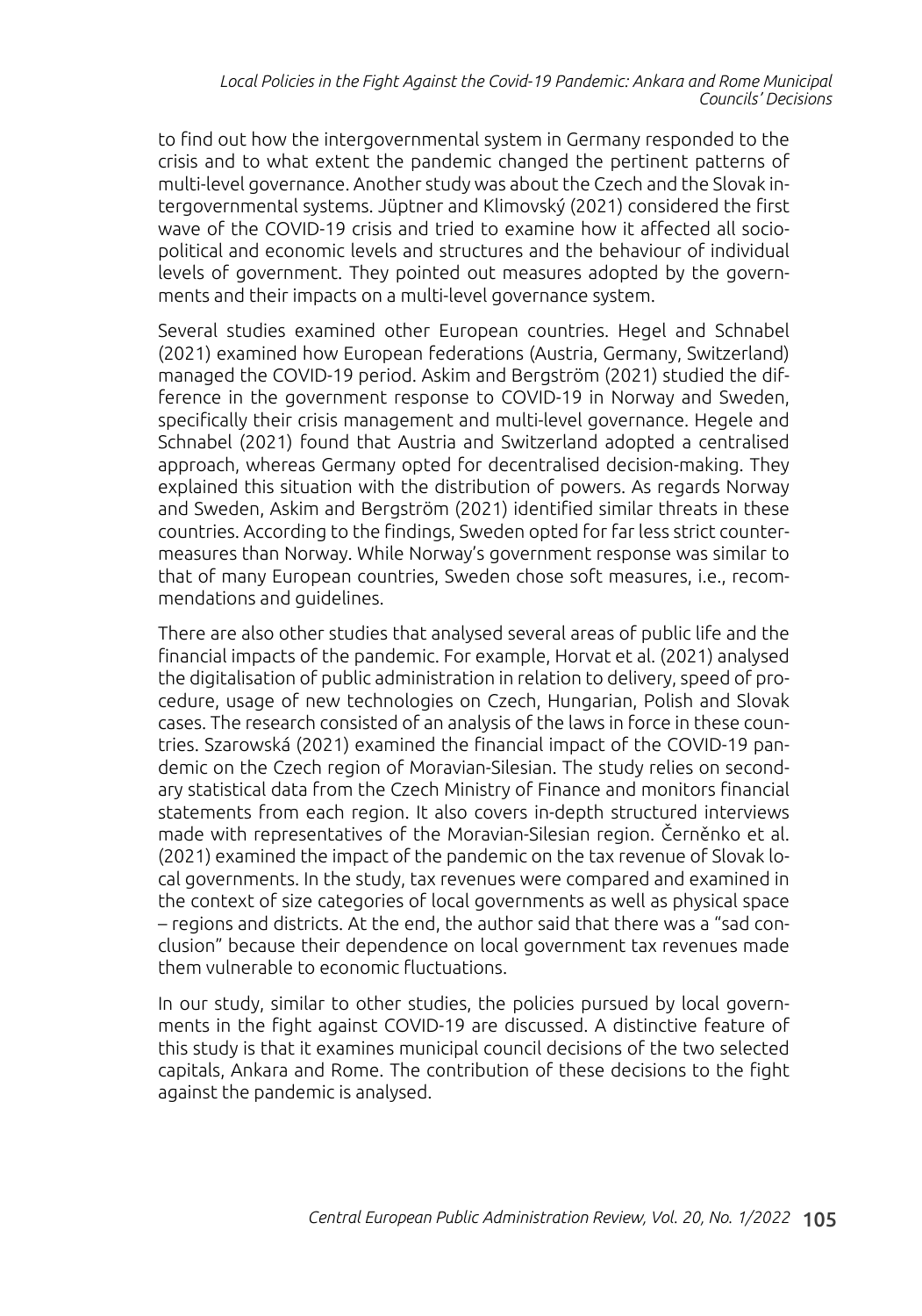## 3 Methodology

The present study evaluates municipal councils' decisions to explore how local governments fought against the COVID-19 pandemic and which policies they pursued. The decisions examined were those of Ankara and Rome Municipalities. Ankara Metropolitan Municipality and Rome Municipality are both capital municipalities of their respective countries. The decisions they made and the local policies they put in place were important in the fight against the pandemic.

The two countries as well as the two cities selected for our study have similar characteristics. Turkey and Italy are both unitary states with Ankara and Rome, respectively, as their capitals. The local government structures of both countries are similar. The powers of the Ankara Metropolitan Municipality were expanded by the Law No. 6360 in 2014, including districts. Rome is governed by the Delrio Law enacted in 2014 that gave Rome a special status and included its districts. There are sub-government units and districts in both cities. Within their boundaries, the districts are autonomous but depend on the metropolitan administration for some basic decisions such as city planning, zoning, and transportation issues.

The study included the decisions made by the Ankara Metropolitan Municipality Council and the Rome Municipality Council between March 2020, when the first cases of COVID-19 appeared in Ankara and Rome, and the end of 2020. On each municipality website, with due consideration that there might be different spellings related to the pandemic, COVID-19 related decisions were scanned with different keywords. The Ankara municipal council discussed 27 decisions, while the Rome municipal council discussed 35. After the results had been obtained, each of these decisions was analysed.

The study focused on municipal councils because they are one of the main administrative bodies of the municipalities. The development of local policies follows the decisions taken by municipal councils. Therefore, the course of the fight against COVID-19 was determined based on parliamentary decisions. At the time of the study, the COVID-19 pandemic was not fully over yet.

## 4 Local Public Policies

Policy is a set of behaviours that includes a series of activities and their results on specific issues, creates a roadmap for a known target, and includes the implementation phase of the decisions taken as a result (Heclo, 1972, p. 84). Public policy studies are intended to solve public problems using scientific analysis and make suggestions to improve and design better policies (Demir, 2011, p. 110). Public policies are options and decisions suggested for achieving a set of policy objectives. In some conditions, public policies are undertaken by local institutions within the framework of the solution of local problems, their authority, and responsibility. To this end, the practices carried out in providing local services to the public, the solutions developed for local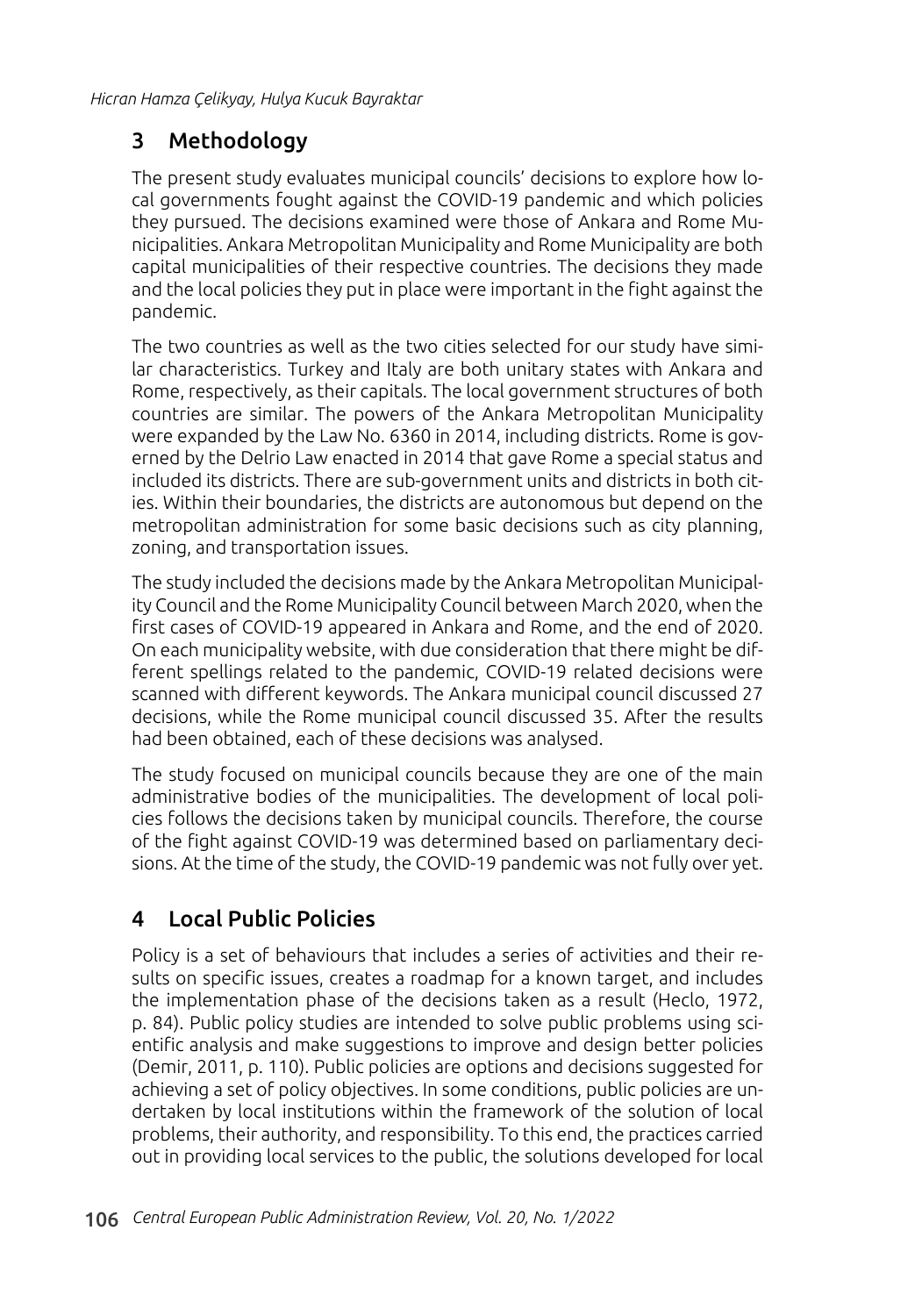problems, and the decisions taken all make up the local policies. It is the local governments that implement these policies.

Local public policies include the implementation of local and joint needs and services of local governments that concern the city's residents. These policies are carried out on a scale determined by the boundaries of local governments and are designed by a combination of local actors who influence, directly or indirectly, and are involved in the process (Erdoğan, 2020, p. 50; Çakırer-Özservet, 2016, p. 49). Among the duties of local governments are public health, environment and cleaning, disaster management, fighting epidemics, and other responsibilities required thereby.

Local governments, as the administrative units closest to the citizens, support central governments in the quick and effective implementation of public policies. At the same time, they take an active part in the success of policies on a smaller scale by developing local public policies according to the characteristics of each city. The success rates of public policies are thought to be greater at the local level. Both supporting public policies and determining and implementing city-specific local public policies are important in issues such as the fight against the pandemic.

The aim of the study was determined by examining the local public policies of Ankara and Rome Municipalities. Accordingly, it seen was established that the efforts to combat the COVID-19 pandemic were supported by locally developed public policies.

## 5 Local Governments Legal Framework

## 5.1 Local Governments in Turkey

In the 1980s, the paradigm of public management changed worldwide, and the new order that emerged triggered some reform movements in Turkey. Local policies were also prioritized in this context. In the first stage, Metropolitan Municipalities were established in 1984 by the Law No. 3030. The European Charter of Self-Government was adopted in 1985, which Turkey ratified in 1992. In the 1990s, the public administration structural reform efforts gained momentum. The efforts to reorganise the powers and responsibilities of the Charter in favour of the local sphere began in the 2000s.

The report titled "Change in Management for the Management of Change" published in 2003 is a comprehensive roadmap indicating the necessity of policies to be implemented, why they are needed, and policy recommendations. The report mentioned that the public administration vision of the 21st century should highlight local and decentralization structures (Dinçer and Yılmaz, 2003, p. 30).

With the Law on Special Provincial Administration, the Metropolitan Municipality Law, and the Municipality Law adopted successively in 2004 and 2005, the restructuring efforts were accelerated (Emini, 2009, p. 35). With the Law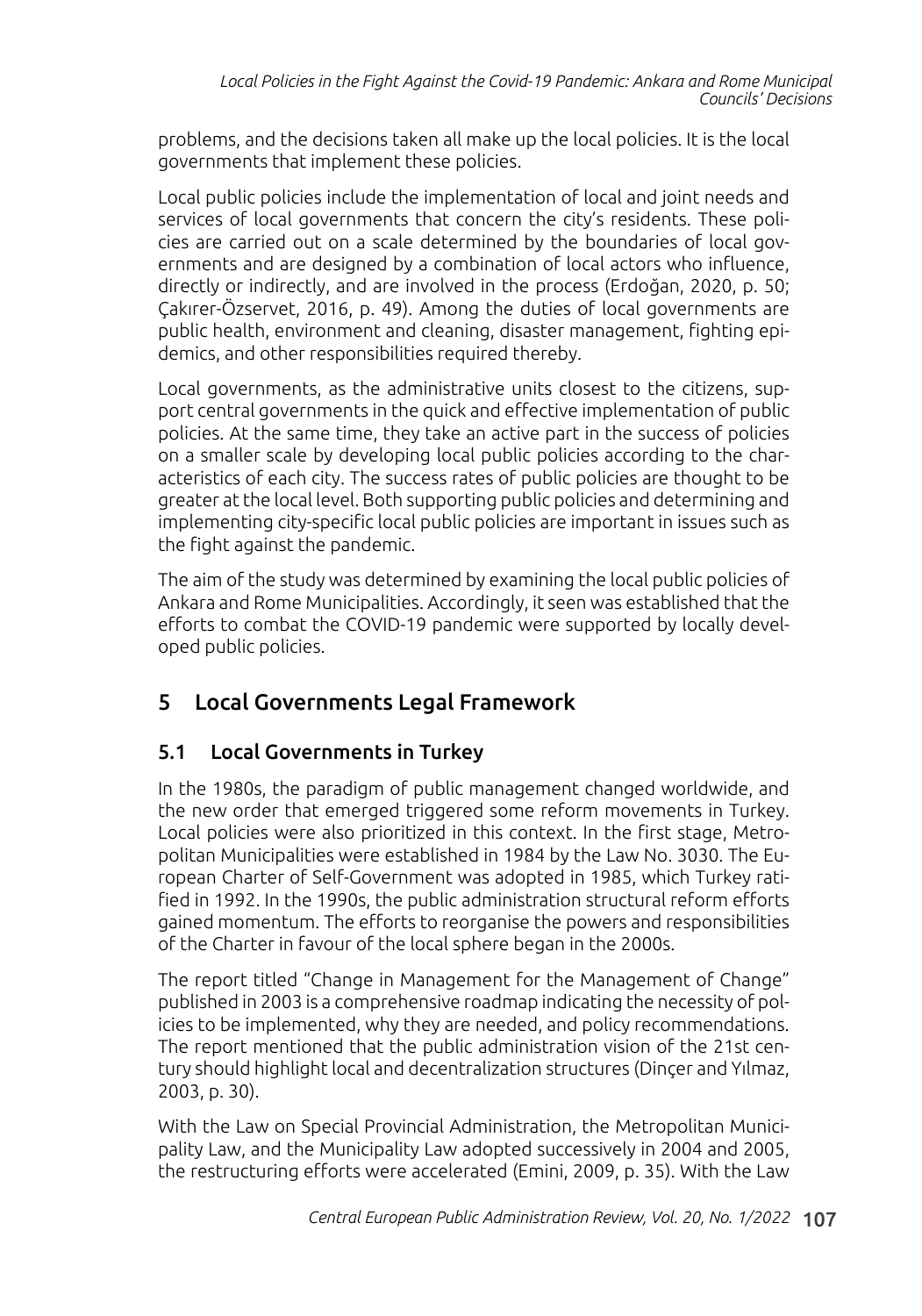No. 5747 adopted in 2008, sub-tier municipalities and district municipalities were abolished in places where metropolitan cities were established, and only district municipalities were included. With these laws, local governments gained power and autonomy and participation policies were targeted.

The Law No. 6360 was adopted in 2012 and came into effect after the 2014 local elections. The law is described as "reform in reform" (Özer, 2013, p. 97). With the Law No. 6360, fundamental paradigm shifts were experienced in urban management. To this end, the service area of all metropolitan municipalities was extended to the provincial administrative boundaries, new districts were established and, accordingly, the duties and powers of the metropolitan municipalities were increased. Municipalities of provinces with a population of 750,000 and above were converted into metropolitan municipalities.

Considered as the continuation of the public administration reform efforts, the Law No. 6360 aims to provide solutions to many problems related to metropolitan cities while offering a new administration structure (Çelikyay, 2018, pp. 135–136). In this process, the legislation on special provincial administrations was also revised.

The Law No. 6360 introduced significant changes in the administrative structure, financial system, political aspect, geography, representation and participation, personnel structure, service delivery, zoning and planning order, and the socio-cultural dimension resulting from the decrease in the rural population (İzci and Turan, 2013, p. 119). The duties of metropolitan municipalities include zoning plans, urban transformation, disaster management, infrastructure services, transportation, geographical and urban information systems, agricultural areas, environmental health, water and wastewater service, cemeteries, terminals, municipal police, fire brigade, emergency aid, culture, art and tourism services.

One of the main consequences of the change in the metropolitan municipality system is related to the division of duties and powers between municipalities. Accordingly, metropolitan municipalities are equipped with vast powers. With the new regulation, there is a partial increase in the authorities of the district municipalities compared to the Law No. 5216. The role of the metropolitan municipality is seen chiefly as ensuring harmony and coordination. In a sense, a centralized metropolitan system was created by becoming more centralized (Arıkboğa, 2018, pp. 16–17).

### 5.2 Local Governments in Italy

The *Law on Local Administrations* adopted in 1982 strengthened the municipalities and provinces. The law gave new duties and powers to the municipalities and provided equity. Provinces now serve as a bridge connecting municipalities and regions.

With the reforms introduced since 1990, the process of strengthening local governments in Italy continued. With the Law No. 124/1990, local govern-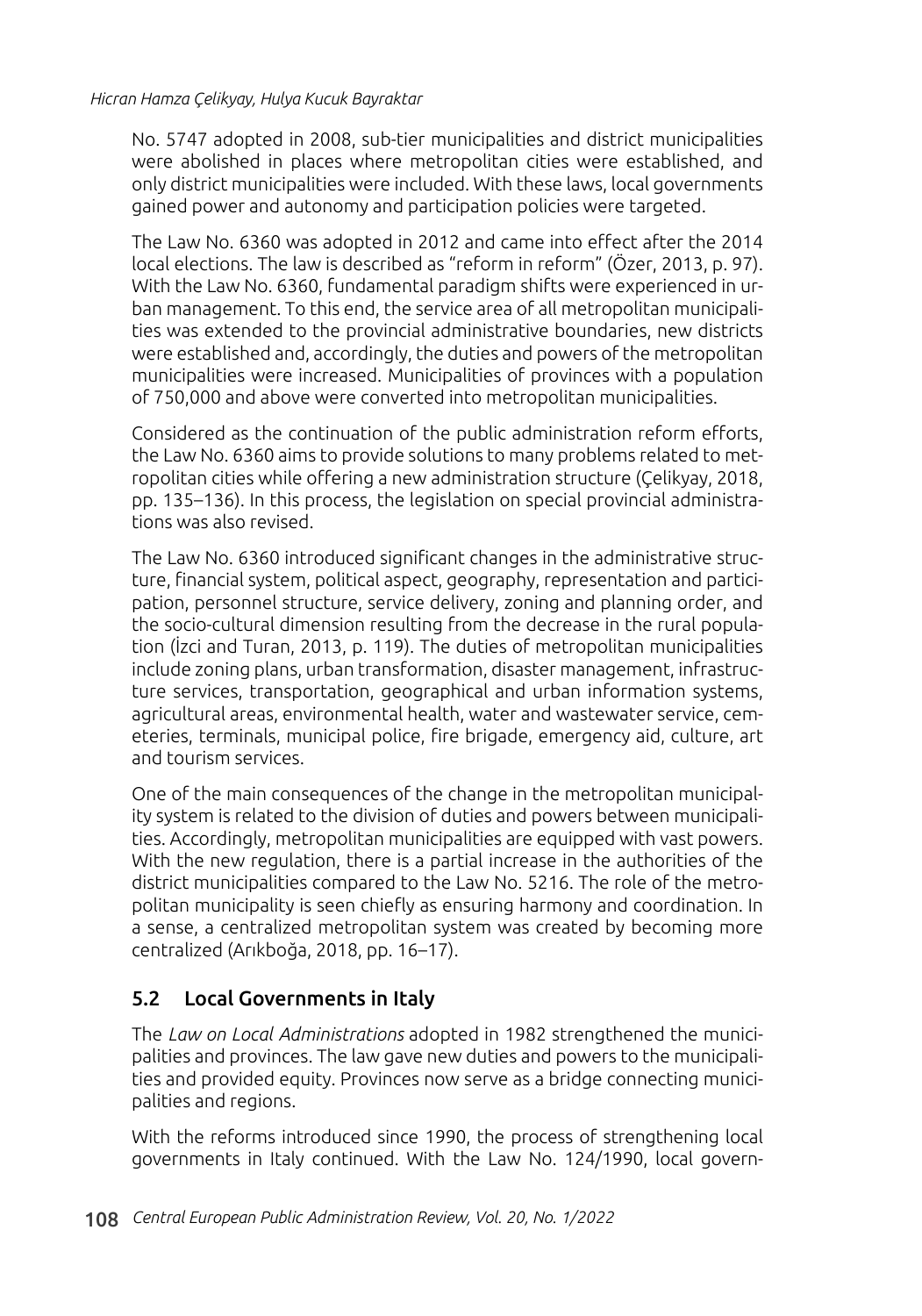ments gained greater authority. When metropolitan cities were established, their powers were transferred to metropolitan cities to prevent the priority control of the powers of local governments by the central government. At this point, the reforms made in 1990 and in 2001 were crucial for local governments (Celata and Coletti, 2014, p. 396). In 1972 and in 1990, significant authority was transferred to local governments by the central government in agriculture, health, construction, and public transportation. In addition, local governments continued to be under the supervision of the central government as a requirement of the unitary structure (Vesperini, 2011, p. 6; as cited in Küçük, 2019).

As a result of the legal arrangements made between 1990 and 1997, the financial autonomy of local municipalities and regional governments increased significantly. After the reforms in 1990, autonomy in real terms was given to local governments. With the law enacted in 1993, a legal basis was established for municipalities to elect their own institutions, council members, and managers. In order to make local governments more autonomous, the changes to the constitution continued in the 2000s, focusing on regional development policies.

With the constitutional reforms of 2001, the power of regional administrations increased (Tabossi, 2007, p. 1). These reforms resolved the autonomy problems in the constitution regarding the duties and powers given to local governments. The Italian administrative units were categorized as municipalities, provinces, metropolitan cities, regions, and central governments.

The history of metropolitan urban regulation in Italy dates back to the 1950s. In 1990, only legal regulations could be made for metropolitan cities. However, metropolitan cities could not be implemented under the legal regulation due to Italy's specific problems. Their inclusion as local government units in the constitution in 2001 strengthened the legal status of metropolitan cities. With the law adopted in 2014, 10 metropolitan cities were established in Italy. Rome is one of them (Coşkun, Pank and Şen, 2019, p. 302).

With all these constitutional arrangements, the institutions in which centralization is intensely pursued are now governed by a multi-polar system. The new regulations also institutionally strengthened the autonomy of local governments. The public authority was reorganized with a local to national understanding. With this reform, municipalities were given more importance and local governments came closer to the citizens (Marchetti, 2010, p. 91). All units at various levels were met with an egalitarian approach and local governments became stronger As a result, the regions obtained an important role in planning regional policies (UCLG, 2004, p. 3). Thus, based on the framework drawn by the constitution, the position and powers of the state were limited (Olivetti, 2014, p. 148).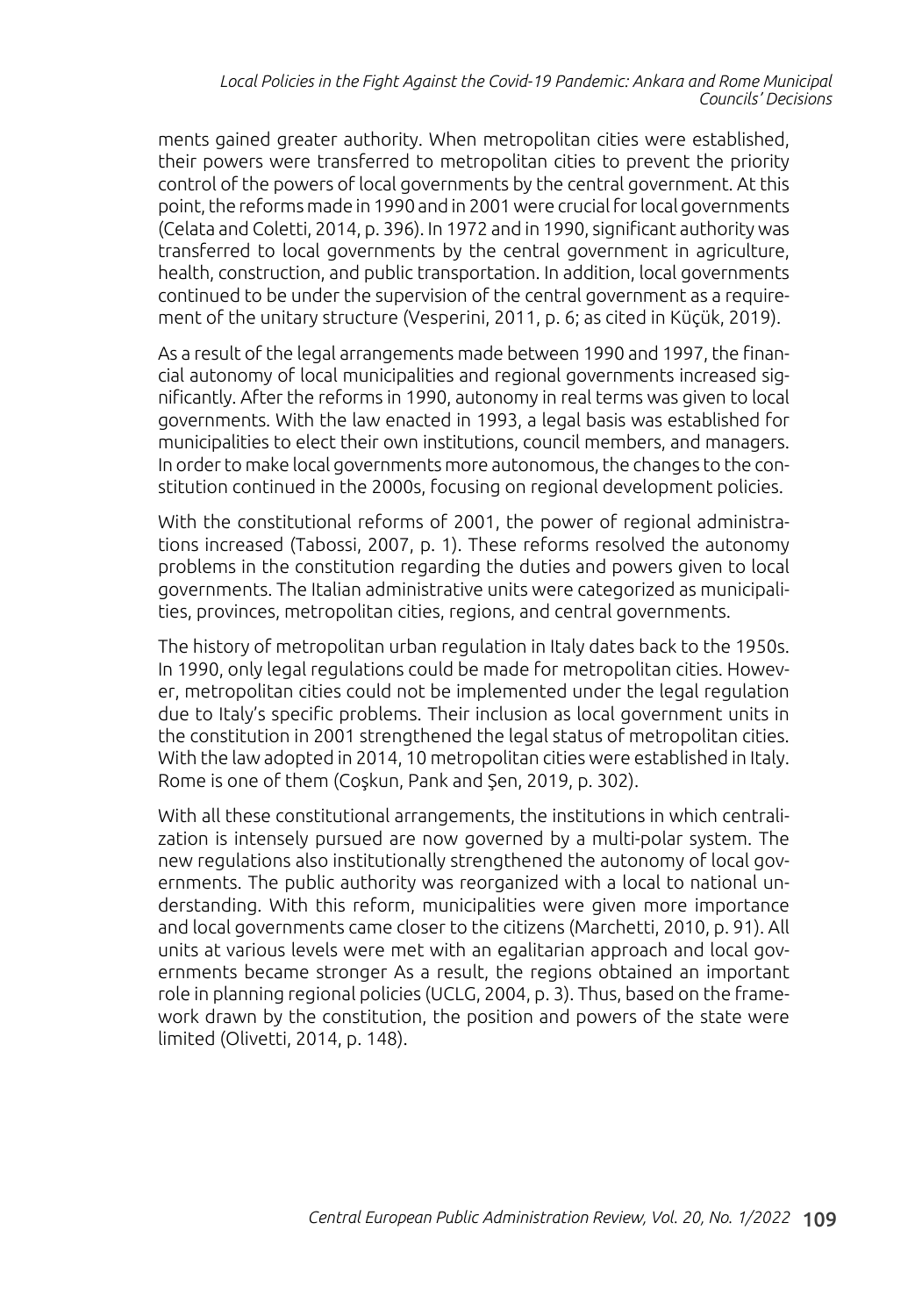## 6 Ankara and Rome Municipality Management Characteristics

### 6.1 Ankara Metropolitan Municipality

Ankara, the capital of the Republic of Turkey, is located in Central Anatolia, which can be considered the centre of Turkey (Ministry of Culture and Tourism). With a population of 5,663,322, it is the second most populous city after Istanbul (tuik.gov.tr) and the third largest city with an area of 24,521 km<sup>2</sup> (Ceyhan and Tekkanat, 2018, p. 27).

Ankara is one of the first three cities where a metropolitan municipality administration was established by the Law No. 3030 of 1984. The people elect the mayor and the council through elections held every five years. Ankara has 25 districts. Table 1 presents Ankara's districts and their populations.

| <b>District</b> | Population    | <b>District</b> | Population      | <b>District</b>        | Population |
|-----------------|---------------|-----------------|-----------------|------------------------|------------|
| Akyurt          | 37,456        | Etimesqut       | 595,305         | Mamak                  | 669,465    |
| Altındağ        | 396,165 Evren |                 |                 | 3,045 Nallıhan         | 27,434     |
| Ayaş            | 13,686        | Gölbaşı         | 140,649 Polatlı |                        | 126,623    |
| Bala            | 25,780        | Güdül           |                 | 8,438 Pursaklar        | 157,082    |
| Beypazarı       | 48,732        | Haymana         | 28,922 Sincan   |                        | 549,108    |
| Camlidere       | 8,883         | Kahramankazan   |                 | 56,736 Şereflikoçhisar | 33,310     |
| Çankaya         | 925,828       | Kalecik         | 12,941          | Yenimahalle            | 695,395    |
| Çubuk           | 91,142        | Keçiören        | 938,568         |                        |            |
| Elmadağ         | 45,122        | Kızılcahamam    | 27,507          |                        |            |

### Table 1: Ankara Districts and Populations

#### Source: Ankara Governorship

The duties and powers of metropolitan municipalities and district municipalities in Turkey are mainly determined by two separate laws. These are the Metropolitan Municipality Law No. 5216 and the Municipality Law No. 5393. The main duties and responsibilities of district and metropolitan municipalities are listed in Table 2.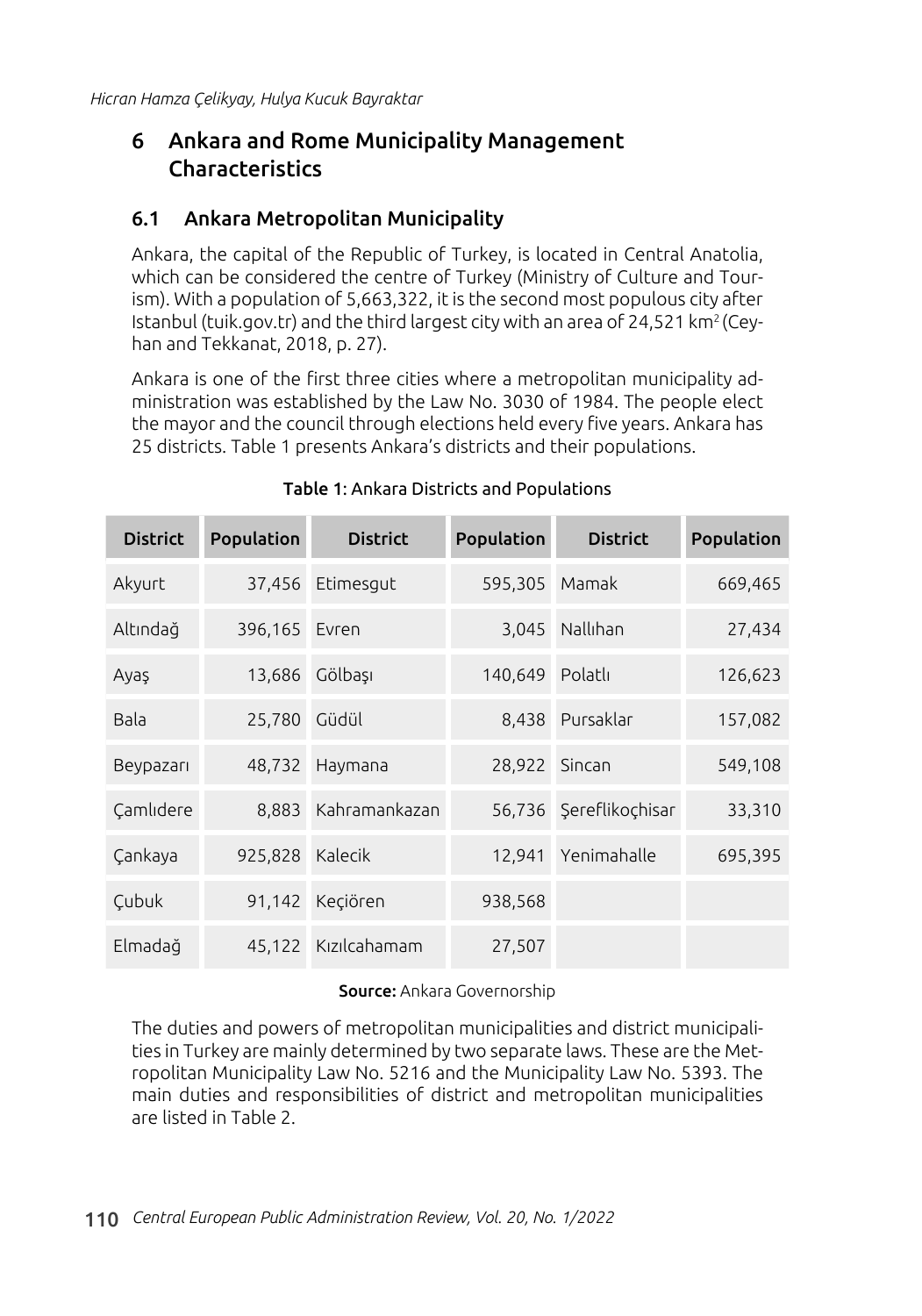District Municipalities (Law No. 5393) Metropolitan Municipalities (Law No. 5216) *land development planning, water supply, sewerage and transport, sanitation and solid waste, geographic and urban information systems, municipal police services, burial services and cemeteries, culture and art, tourism and promotion, youth and sports, social services and social aid, weddings, vocational and skills training, cultural and natural assets, historical urban fabric areas, school buildings, environment and environmental health, tree planting, parks and green areas and housing, construction or repair of school buildings, borrowing and accepting donations, leisure and recreational facilities open to the public preparing the metropolitan municipality's strategic plan, annual goals, investment programs according to the budget plan, approving and implementing the master plan of every scale, implementing the metropolitan transport master plan, coordinating transport and public transport services, building or repairing squares, boulevards, avenues and main roads within the metropolitan municipality's purview, naming and numbering squares, boulevards, avenues, roads and streets, setting up geographic and urban information systems, ensuring the protection of the environment, agricultural land and water basins, drawing up the metropolitan area's solid waste management plan, operating or licensing passenger and freight terminals, building or operating social facilities serving the entire metropolitan area, building, repairing or operating regional parks, zoos, animal shelters, libraries, museums, sporting, leisure and recreational facilities and similar facilities, designating cemetery areas*

Table 2: Main Duties of District and Metropolitan Municipalities

Source: Law No. 5393 and Law No. 5216

As seen above, metropolitan municipalities are responsible for basic services that require a holistic coordination throughout the city. These services are approving zoning plans, street names, managing urban transportation, building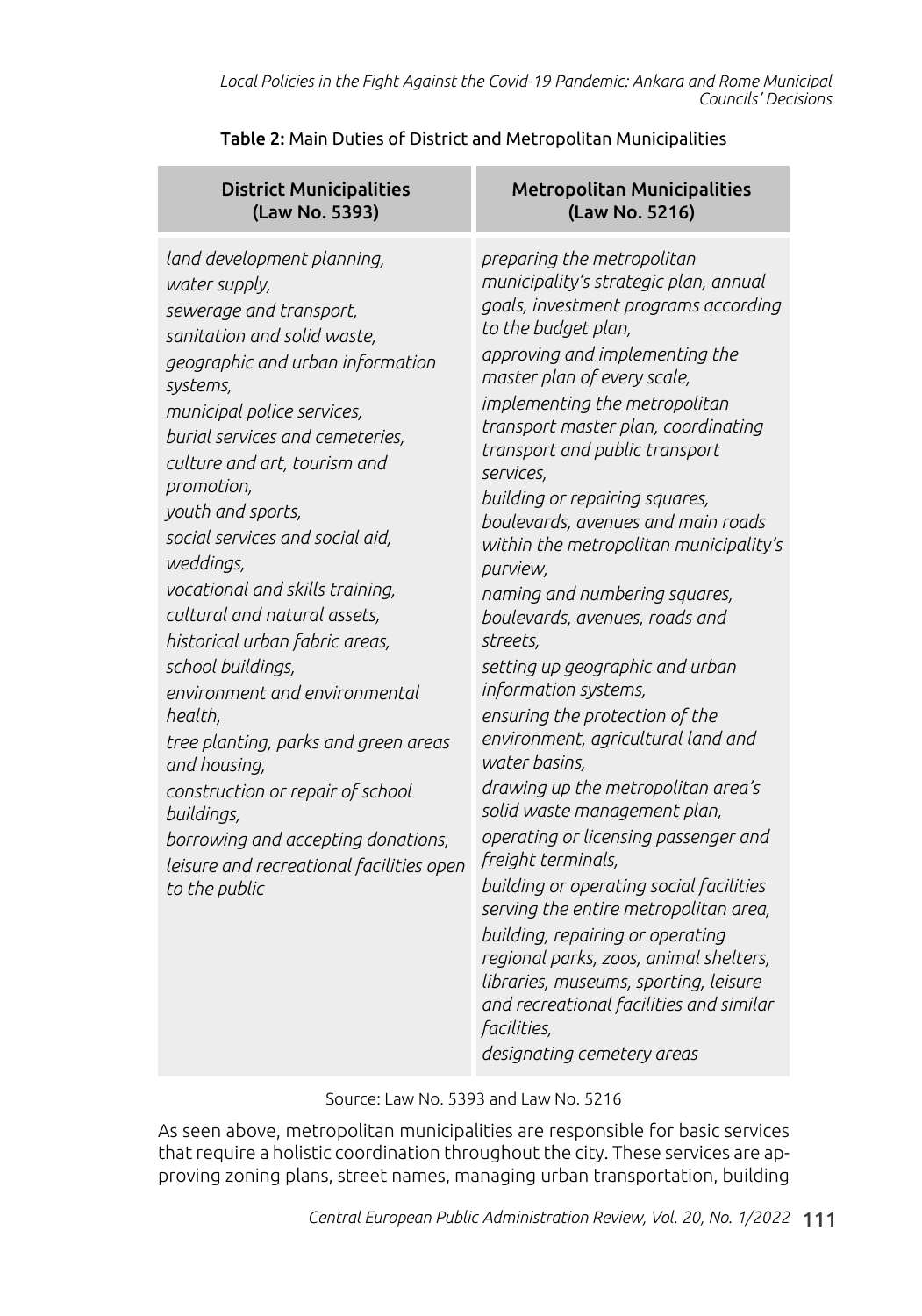and operating water and sewerage services, constructing urban main roads, infrastructure, managing intercity terminals and solid waste recycling. They serve the area within the administrative boundaries of the city, including rural areas. District municipalities, on the other hand, perform their duties within the boundaries of their districts.

All decisions related to municipality's duties require the approval of the city council. Hence, specialized commissions consisting of council members were established within the council. Each issue is first discussed in the relevant commissions which prepares a report. After that, the issue is presented to the council for approval.

The Ankara Metropolitan Municipality Council is one of the governing bodies of the municipality. One out of five members is elected from the district municipal councils. The Ankara Metropolitan Council consists of 143 members. It is obligatory to establish a public works and housing commission, an environment and health commission, a planning and budget commission, an education, culture, youth, and sports commission, and a transportation commission. The Ankara Metropolitan Municipality Council commissions are given in Table 3.

| <b>No</b>               | Commission<br><b>Name</b>                       | <b>No</b> | Commission<br><b>Name</b>                                | <b>No</b> | Commission<br><b>Name</b>              | <b>No</b> | Commission<br><b>Name</b>            |
|-------------------------|-------------------------------------------------|-----------|----------------------------------------------------------|-----------|----------------------------------------|-----------|--------------------------------------|
| 1                       | Agriculture and<br>Livestock                    | 9         | Estate                                                   | 17        | Naming                                 | 25        | Elderly and<br>Orphans               |
| $\overline{2}$          | ATAK (History and<br>Culture Research)          | 10        | EU and Foreign<br>Relations                              | 18        | Planning and<br>Budget                 | 26        | Tourism                              |
| 3                       | Audit                                           | 11        | Family<br>Commission                                     | 19        | Protecting<br>Underground<br>Resources | 27        | Transportation                       |
| $\overline{\mathbf{4}}$ | Consumer<br>Protection                          | 12        | Human Rights                                             | 20        | Public<br>Relations                    | 28        | Ulus Historical<br>City Centre       |
| 5                       | Craftsmen and<br>Artisans                       | 13        | Infrastructure<br>Service                                | 21        | Public Works<br>and Housing            | 29        | Urban<br>Aesthetics                  |
| 6                       | Disabled people                                 | 14        | Law and Tariffs                                          | 22        | Rural<br>Development                   | 30        | Water and<br><b>Channel Services</b> |
| $\overline{7}$          | Environment and<br>Health                       | 15        | Management<br>of Dam Ponds<br>and Irrigation<br>Channels | 23        | Shanty<br>Problems                     |           |                                      |
| 8                       | Equality of<br>Opportunity for<br>Women and Men | 16        | Management<br>of Geothermal<br>Waters                    | 24        | Social Affairs                         |           |                                      |

### Table 3: Ankara Metropolitan Municipality Commissions

Source: www.ankara.bel.tr/meclis-kararlari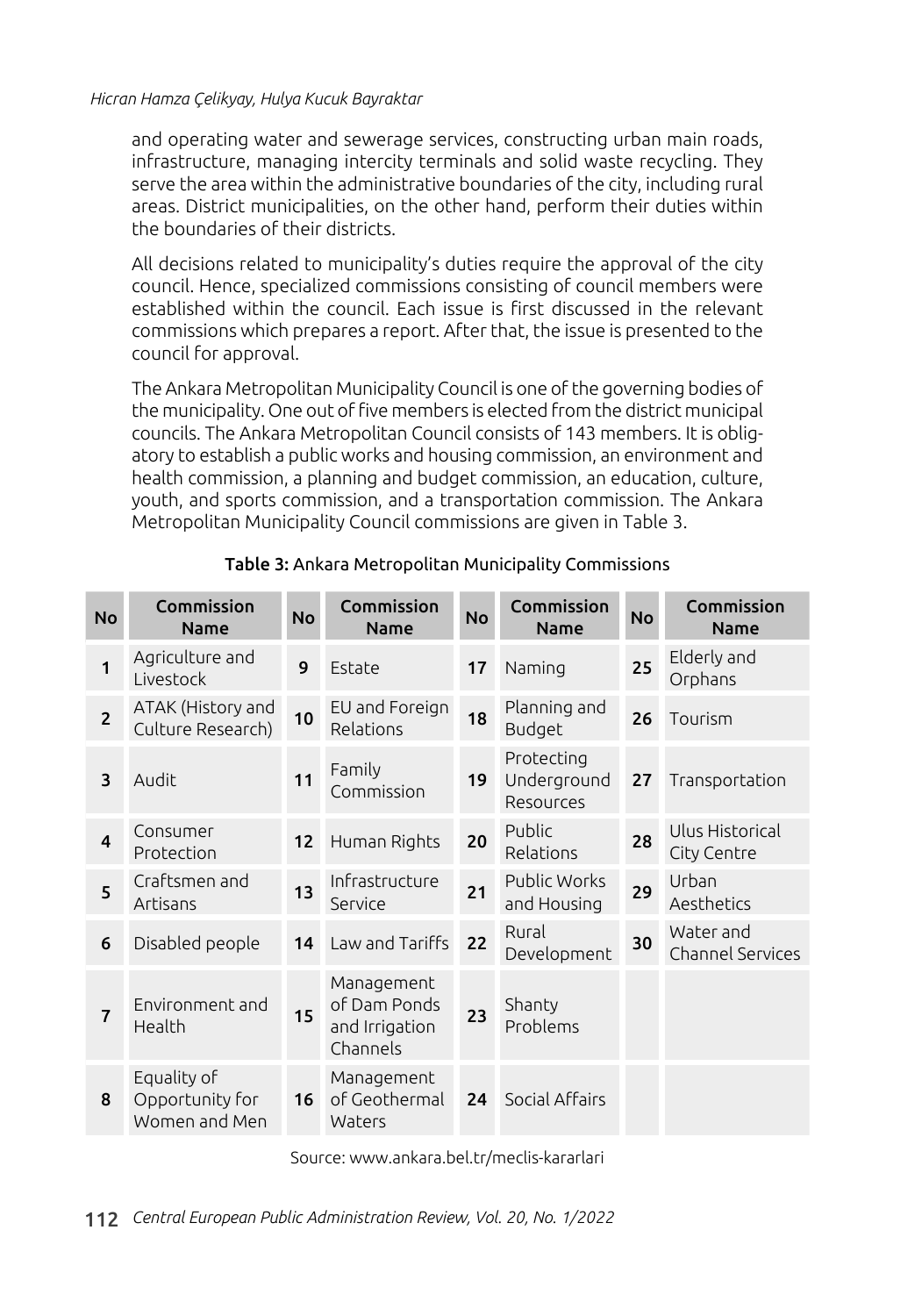## 6.2 Rome Municipality

The city of Rome is located in the Lazio Region, one of Italy's twenty regions. Rome is the country's capital and also the most important city in Italy, be it historically, politically, economically, or socially. Rome has a population of approximately 4 million. It is the most populated city in Italy and the third most populated in the European Union. The area of Rome is 1,285  $km<sup>2</sup>$  and covers one-third of the territory of Lazio.

Rome has been inhabited for almost three thousand years. Within the boundaries of the city of Rome is the Vatican, the smallest independent country in the world. The metropolitan city of Rome was established in 2015 under the Local Administration Reform No. 142/1990 and the Law No. 56/2014, thus replacing the Province of Rome. The legal establishment of metropolitan administrations took place on 1 January 2017. However, administrations have not yet been fully operational in all cities.<sup>1</sup>

The city of Rome is governed by the Mayor of Rome. There are two groups of metropolitan cities in Italy. The first group is located in regions with ordinary status, which are entirely regulated by the Delrio Law. These are the municipalities of Roma Capitale, Turin, Milan, Venice, Genoa, Bari, Firenze, Reggio Calabria and Naples. The second group consists of four metropolitan cities in special-status areas: Cagliari, Catania, Messina and Palermo.

There are 15 municipalities in Rome. The people elect the mayor and the council through elections held every five years (Roma Tiburtina, 2021). Besides the 15 municipalities, Rome is divided into several subdivisions which, however, are not recognized as local government units. These are *rioni, quartieri, suburbe,* and *zone*.<sup>2</sup> There are a total of 121 subdivisions and communes under the Municipality of Rome. The municipalities' subdivisions with the largest population are given in Table 4.

| <b>Municipalities</b> | Population | <b>Municipalities</b> | Population |
|-----------------------|------------|-----------------------|------------|
| Rome                  | 2,866,733  | Anzio                 | 53,760     |
| Guidonia Montecelio   | 88,238     | Velletri              | 52,998     |
| Fiumicino             | 75,378     | Civitavecchia         | 52,942     |
| Pomezia               | 61,207     | Ardea                 | 48,495     |
| Tivoli                | 56,568     | Nettuno               | 48,346     |

#### Table 4: Municipalities with the Largest Populations in the Municipality of Rome

<sup>1</sup> <https://rm.coe.int/local-and-regional-democracy-in-italy-monitoring-committee-rapporteurs/1680759b3b>.

<sup>2</sup> <https://rm.coe.int/local-and-regional-democracy-in-italy-monitoring-committee-rapporteurs/1680759b3b>.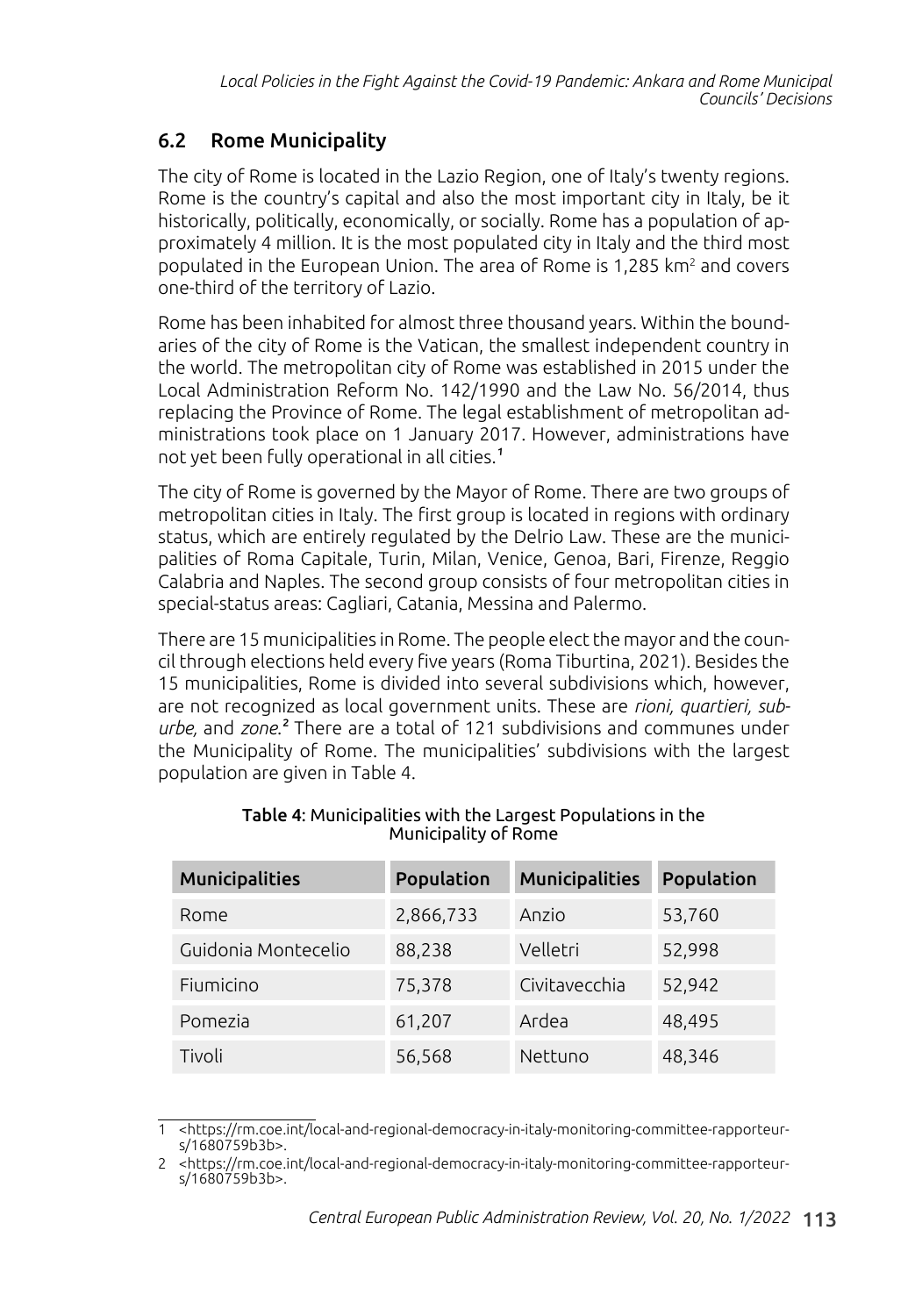With the constitutional amendment of 2001, metropolitan cities were added to the local government units existing under the 1948 Italian Constitution. Thereby, metropolitan cities have also become local government units regulated by the Constitution. While creating metropolitan cities, large municipalities were combined with their neighbourhoods, which envisaged a strong urban economic and social integration. Metropolitan cities have administrative and financial autonomy like other local government units (Art. 119). Under Article 142 of the Constitution, the provinces of Turin, Milan, Genoa, Bologna, Florence, Rome, Bari, Naples, and Cagliari became metropolitan cities.

According to the amendment introduced in the Constitution in 2011, Rome is regulated by a separate state law. Rome was given a special status by the Law No. 42/2009 approved in 2010 and supported by a Decree. The capital city has more powers than a typical city, special provisions on financial and budgetary matters, and a more detailed administrative and organizational autonomy. The city is the subject of specific provisions in various laws and regulations. The 2009 Fiscal Federalism Act is one of them.<sup>3</sup>

The statute of Rome contains specific provisions about the city's internal, territorial and administrative structure. Accordingly, the Mayor of Rome is also a member of the Rome City Council (Assemblea Capitolina). The metropolitan mayor and council members are elected by the people of Rome. Citizens also check the mayor's policy guidelines and can request his resignation when necessary with a motion of no confidence.

The Metropolitan Municipality Council is the political and administrative management and control body. The council consists of the mayor and 48 council members. The council exercises the powers granted to it by law and statutes under constitutional principles. The relations between the council, the Municipal Council, and the Standing or Special Metropolitan Municipality Commissions are defined and governed by the council regulation. The duties of the Metropolitan Municipalities are equivalent to the duties and powers of provincial councils (Roma Assemblea Capitolina, 2021).

The duties of the Metropolitan Council are to increase local government performance and keep local expenditures to a minimum by coordinating municipalities on environmental protection, including basic services, transportation, schools, and social programmes (Roma Assemblea Capitolina, 2021).

Municipal commissions contribute to a clearer fulfilment of their politicaladministrative guidance and control functions through in-depth and specific discussion of the issues falling within their competence. According to the parliamentary regulation, there are commissions appointed for the functions of drafting, inspection, control and direction. Among the commissions, the Rome Capital Commission and the Capital Election Commission have their own agendas. Municipal commissions are shown in Table 5.

<sup>3</sup> <https://rm.coe.int/local-and-regional-democracy-in-italy-monitoring-committee-rapporteurs/1680759b3b>.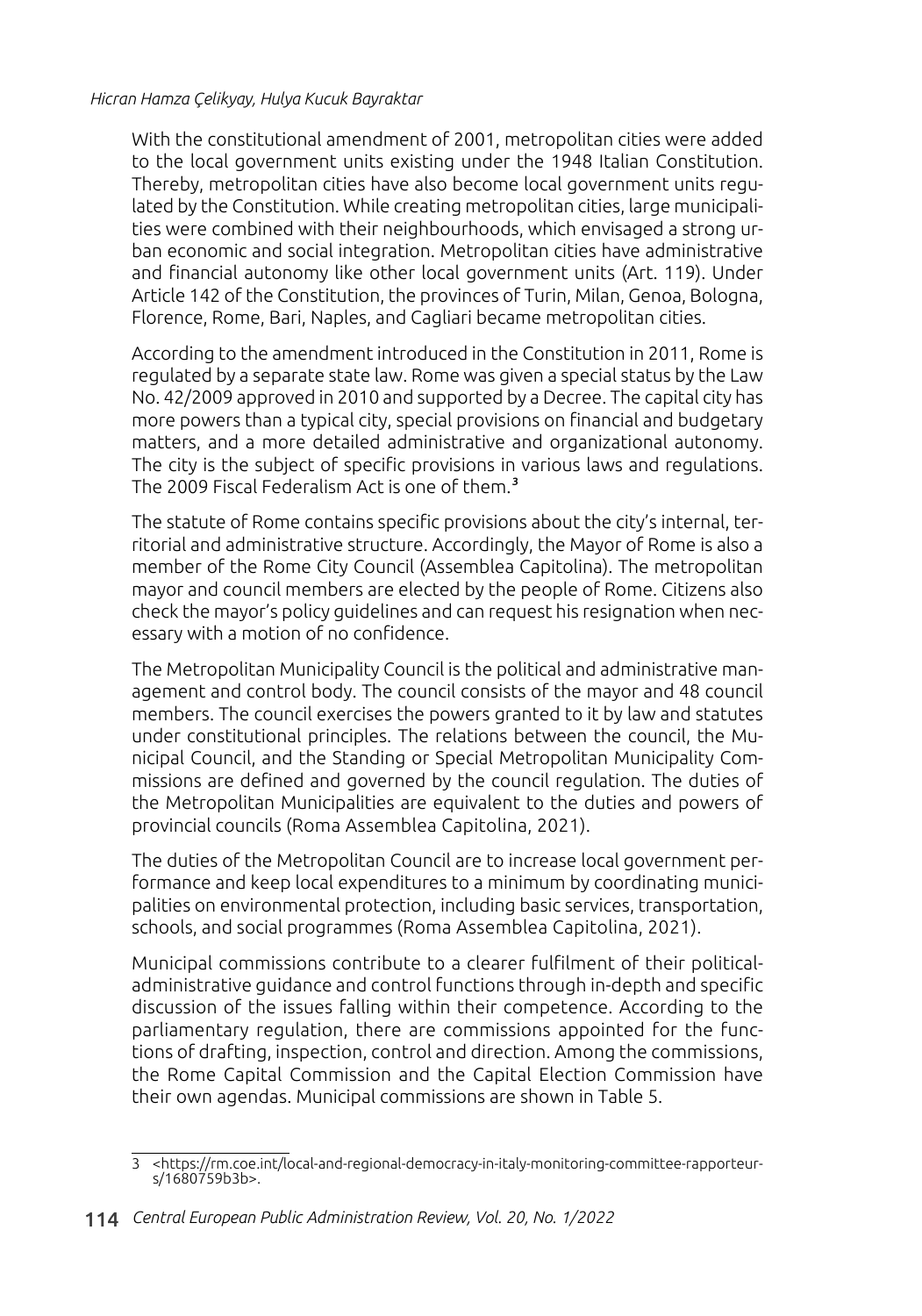| <b>No</b>      | Commission<br><b>Name</b>                      | <b>No</b> | Commission<br><b>Name</b>                      | <b>No</b>       | Commission<br><b>Name</b>                 |
|----------------|------------------------------------------------|-----------|------------------------------------------------|-----------------|-------------------------------------------|
| 1              | Budget                                         | 6         | Public Works                                   | 11              | Environment                               |
| $\overline{2}$ | Transportation                                 | 7         | Urban Planning                                 | 12 <sup>1</sup> | Trade                                     |
| 3              | <b>Education Poli-</b><br>cies                 | 8         | Culture and Youth                              | 13              | Equal Oppor-<br>tunities                  |
| 4              | Social and Health<br>Policies                  | 9         | Control, Security,<br>and Transparency         | 14              | Real Estate<br>and Housing                |
| 5.             | Sports, Wellbe-<br>ing, and Quality<br>of Life | 10        | Bylaws and Tech-<br>nological Innova-<br>tions | 15 <sup>1</sup> | Tourism and<br>International<br>Relations |

Table 5: Rome Municipality Commissions

Source: <www.comune.roma.it/web/it/commissioni-capitoline.page>

## 7 Policies of Combating the COVID-19 Pandemic

## 7.1 Ankara Metropolitan Municipality Council Decisions

Turkey started to work on informing and raising awareness of the public about the pandemic since the outbreak occurred. First, the "COVID-19 Guide" was prepared and a helpline "Call 184" was set up. The most important players in this process were the Ministry of Health, municipalities and non-governmental organizations. Besides these, municipalities also carried out activities to raise awareness and inform the public through the internet, phone lines and other tools. Municipalities rearranged urban public transportation, increased social assistance, postponed some rents and payments taken by municipalities and switched to remote working in accordance with the measures taken by the central government. On the other hand, when the government announced that some policies will be carried out and managed only by the central government units, discussions were launched between the central government and the municipalities. For example, social aid campaigns previously initiated by Ankara, Istanbul, Konya, and Gaziantep metropolitan municipalities were terminated in accordance with the campaign initiated by the Presidency (Turan and Hamza Celikyay, 2020, pp. 14–15). In such cases, central policies were prioritized and municipalities only supported central government policies within the scope of their duties.

The decisions made in the Ankara Metropolitan Municipality Council between March 2020, when the first COVID-19 case was announced in Turkey, and December 2020 were examined as follows: first, the date range was determined between 01/03/2020 and 31/12/2020. Then, considering that there may be different spellings related to the pandemic and the virus, the search included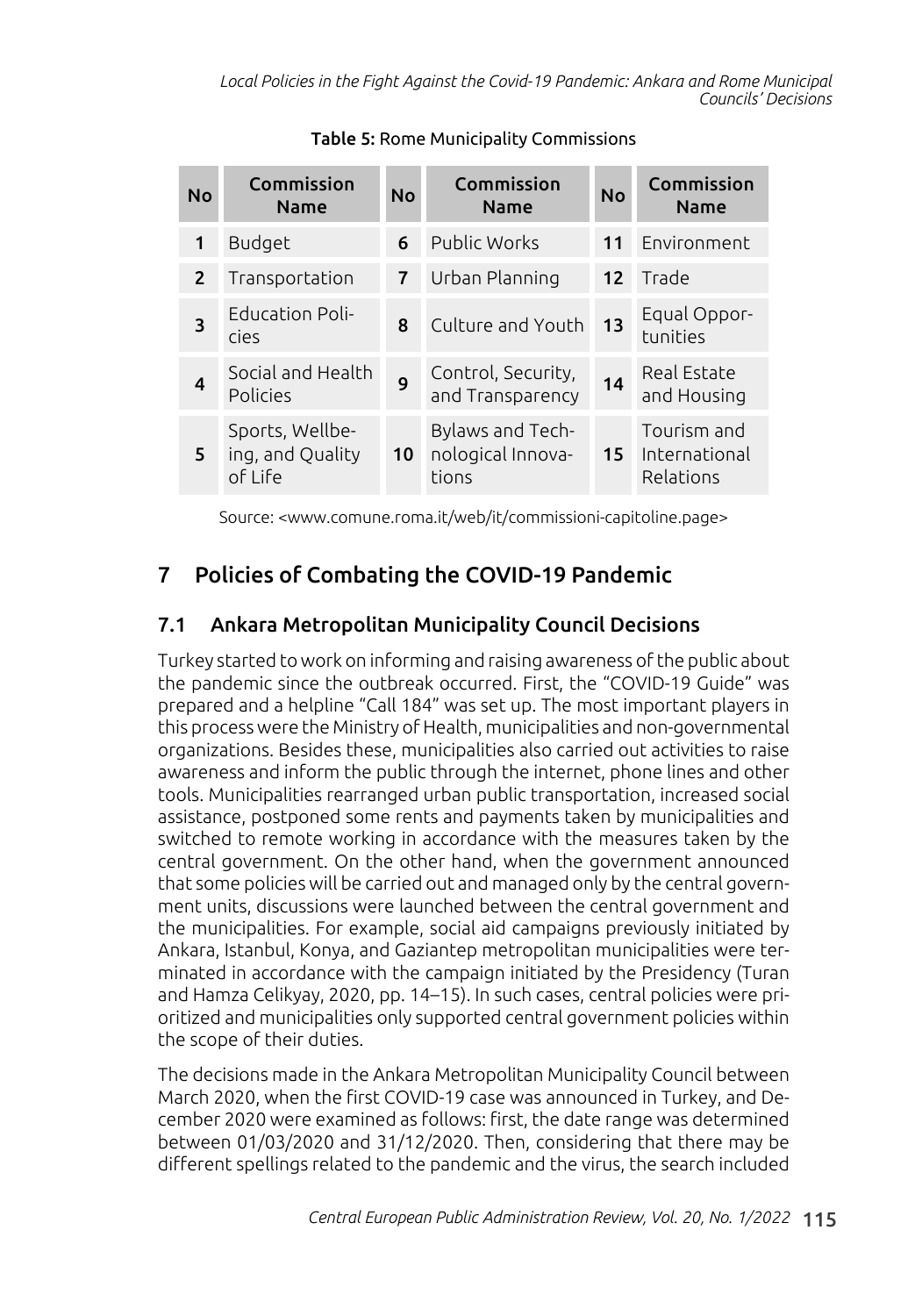various keywords, namely "COVID-19," "Pandemic," "COVİD or COVID," "Epidemic," "Corona," "Corana," "Korana," "Korana," "Kovid," and "KOVID". It was observed that the search was not case-sensitive. Besides, it was seen that the decisions spelled the virus as "Covid-19", "Covid–19", and "Covid-19." All these scanning results were compared with the "decision number" data, and duplicate records were eliminated. As a result, 27 records were obtained (Council Decisions, www.ankara.bel.tr). The decisions taken in the Ankara Metropolitan Municipality Council during the COVID-19 pandemic are listed in Table 6.

| <b>Decision</b><br><b>Date</b> | <b>Decision</b><br><b>No</b> | <b>Decision Summary</b>                                                                                                                                                                                      |
|--------------------------------|------------------------------|--------------------------------------------------------------------------------------------------------------------------------------------------------------------------------------------------------------|
| 08/05/2020                     | 530                          | Providing in-kind and cash assistance to families in<br>need of help due to the COVID-19 epidemic, out of<br>the Social Assistance and Services Regulation, by<br>the Social Services Department.            |
| 08/05/2020                     | 531                          | Providing masks, disinfectants, gloves, and<br>hygiene materials in response to requests from<br>other municipalities, public institutions, and<br>organizations.                                            |
| 08/05/2020                     | 532                          | Providing masks, gloves, disinfectants, and<br>protective materials to municipalities of other<br>countries, especially Sarajevo, Zagreb, Nicosia, and<br>the Republics of Turkey, upon request.             |
| 09/07/2020                     | 557                          | Continuation of activities with current term<br>members since the 26 <sup>th</sup> Term Member Elections<br>for Children's Council could not be held due to the<br>COVID-19 epidemic                         |
| 14/07/2020                     | 722                          | Decision on the subscriber practices of the General<br>Directorate of ASKİ (Ankara Water and Sewerage<br>Administration).                                                                                    |
| 12/08/2020                     | 874                          | EU and Foreign Relations Commission Report on<br>the measures to be taken to protect citizens from<br>the epidemic and prevent the spread                                                                    |
| 12/08/2020                     | 923                          | Child Rights and Activities Commission Report<br>on the preparation of guidelines by the relevant<br>departments of universities to support the<br>developments of the children in the COVID-19<br>epidemic. |

#### Table 6: Ankara Metropolitan Municipality's Council Decisions Regarding COVID-19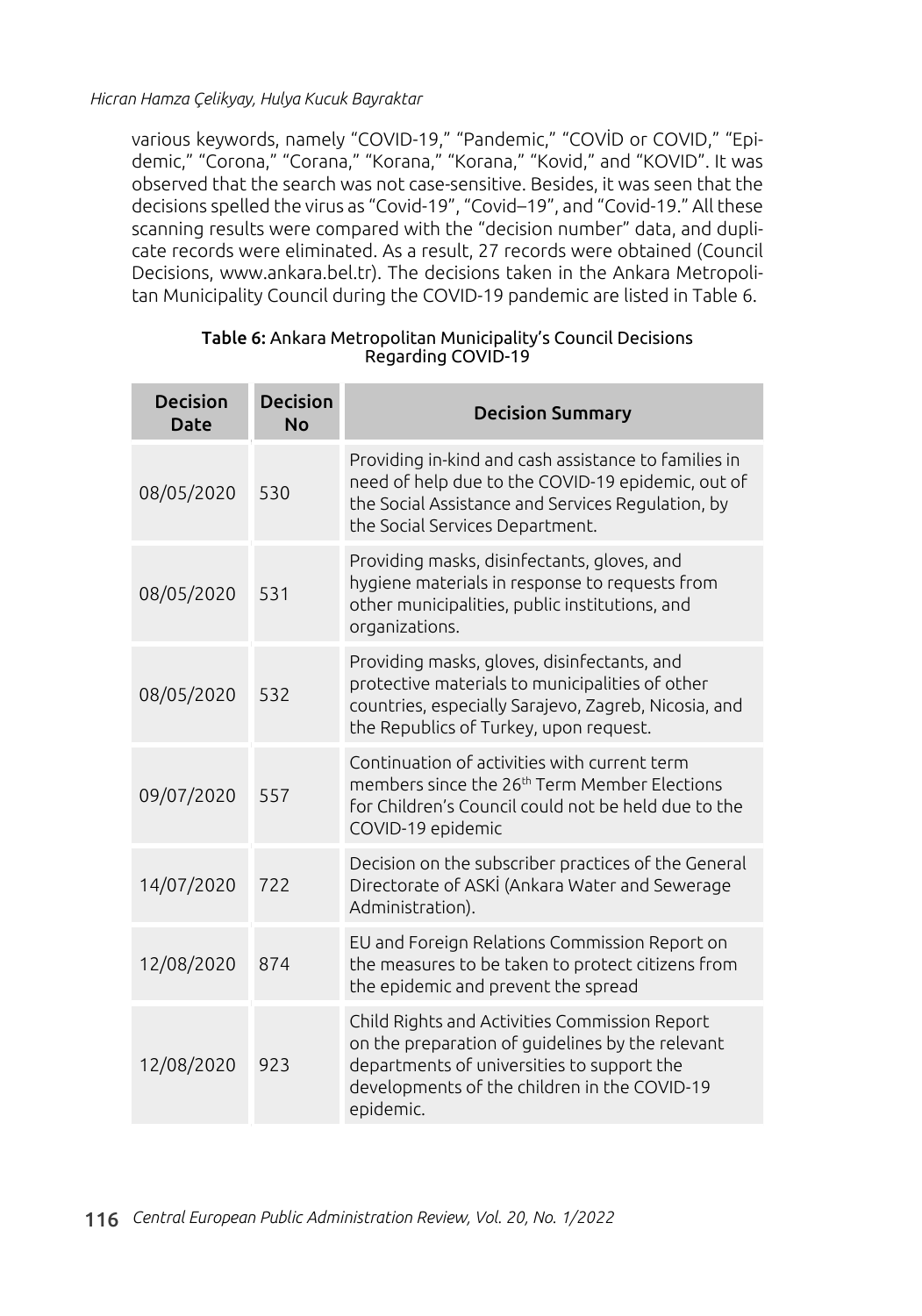*Local Policies in the Fight Against the Covid-19 Pandemic: Ankara and Rome Municipal Councils' Decisions*

| <b>Decision</b><br><b>Date</b> | <b>Decision</b><br><b>No</b> | <b>Decision Summary</b>                                                                                                                                                                        |
|--------------------------------|------------------------------|------------------------------------------------------------------------------------------------------------------------------------------------------------------------------------------------|
| 12/08/2020                     | 924                          | Education Culture and Youth and Sports<br>Commission Report on raising awareness of the<br>youth about precautionary and health and social life.                                               |
| 12/08/2020                     | 938                          | Consumer Protection Commission Report on the<br>monitoring of social distancing rules in markets and<br>stores                                                                                 |
| 12/08/2020                     | 947                          | Tradesmen and Craftsmen Commission Report on<br>supporting the financially affected tradesmen.                                                                                                 |
| 13/08/2020                     | 973                          | Elderly and Homeless Commission Report on<br>investigating the physical and psychological effects<br>of the elderly citizens who stayed at home for a<br>long time.                            |
| 09/09/2020                     | 1097                         | Child Rights and Activities Commission Report on<br>the promotion of mask use by the children and the<br>production of specially designed masks.                                               |
| 10/09/2020                     | 1134                         | Real Estate Commission Report on the temporary<br>use of existing immovable property for victims<br>of domestic violence to maintain their shelter,<br>nutrition, and social life.             |
| 10/09/2020                     | 1140                         | Public Relations Commission Report on monitoring<br>the COVID-19 pandemic process in the Altındağ<br>District, investigating the rate of increase and<br>raising public awareness about masks. |
| 12/10/2020                     | 1311                         | Family Commission Report on investigating<br>the human impact of the panic and fear of the<br>COVID-19 pandemic.                                                                               |
| 12/10/2020                     | 1323                         | Environment and Health Commission Report on<br>raising awareness about the COVID-19 pandemic.                                                                                                  |
| 12/10/2020                     | 1340                         | Consumer Protection Commission report on<br>increasing demands for disinfectant products.                                                                                                      |
| 12/10/2020                     | 1346                         | Real Estate Commission Report on the rent debts<br>of workplaces belonging to the Metropolitan<br>Municipality, which were closed during the<br>pandemic period.                               |
| 13/10/2020                     | 1351                         | Tradesmen and Craftsmen Commission Report<br>on disinfectant and cleaning of commercial<br>establishments in industrial zones.                                                                 |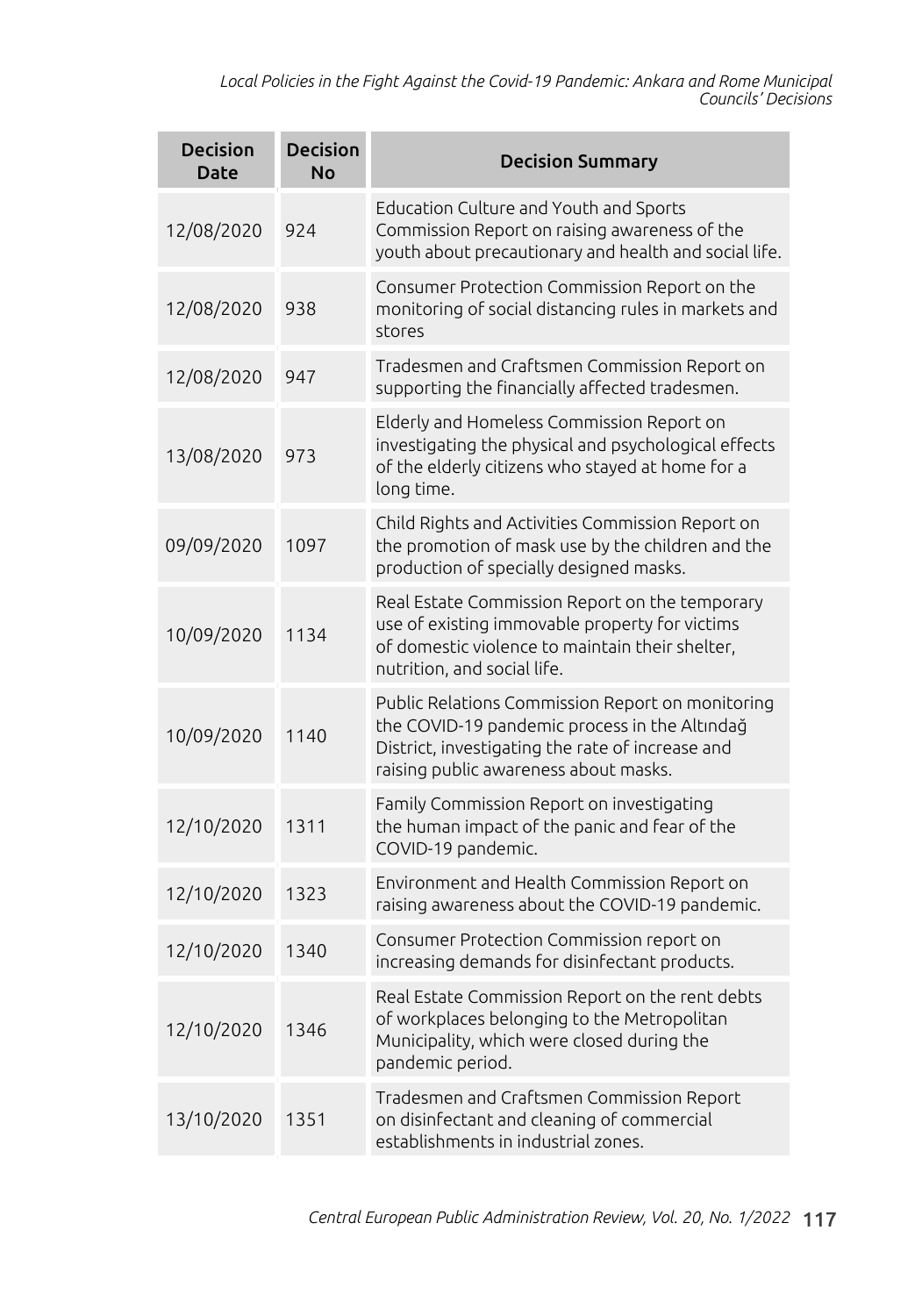| <b>Decision</b><br><b>Date</b> | <b>Decision</b><br><b>No</b> | <b>Decision Summary</b>                                                                                                                                                                                                                    |
|--------------------------------|------------------------------|--------------------------------------------------------------------------------------------------------------------------------------------------------------------------------------------------------------------------------------------|
| 13/10/2020                     | 1353                         | Public Relations Commission Report on the<br>investigation of the measures taken by the<br>Metropolitan Municipality within the boundaries of<br>Pursaklar District.                                                                       |
| 13/10/2020                     | 1355                         | The Report of the Commission on Equal<br>Opportunities for women and men on taking<br>preventive measures for public health of the<br>"Mother, Milk, Baby" project.                                                                        |
| 13/11/2020                     | 1501                         | EU and Foreign Relations Commission Report on<br>research on meeting and exchanging ideas on a<br>platform such as Webinar due to the epidemic.                                                                                            |
| 14/11/2020                     | 1538                         | Consumer Protection Commission Report on the<br>kind of help and support provided to the consumer<br>by the municipality.                                                                                                                  |
| 14/11/2020                     | 1539                         | Tourism Commission Report on organizing nature<br>walks in our surrounding districts for our citizens<br>staying at home.                                                                                                                  |
| 15/11/2020                     | 1550                         | Tradesmen and Craftsmen Commission Report on<br>eliminating grievances of AŞTİ (Ankara Intercity<br>Terminal Operation) tradesmen.                                                                                                         |
| 17/11/2020                     | 1561                         | Public Relations Commission Report on the<br>investigation of the social and economic conditions<br>of the tradesmen operating in the Çankaya district.                                                                                    |
| 11/12/2020                     | 1765                         | <b>Education Culture and Youth and Sports</b><br>Commission Report on the organization of<br>information seminars on the digital platform where<br>patients with Parkinson's and movement disorders<br>can access all advanced treatments. |

#### Source: own.

All decisions on fighting the pandemic were adopted unanimously. It is seen that the first decisions were made on 8 May, approximately two months after the first COVID-19 case had been reported. The first implemented policies result from decisions to provide in-kind and cash aid to families in need and to provide masks, disinfectants, gloves, and hygiene materials to municipalities abroad and public institutions in the country upon request. It is seen that the situations that were the subject of the decisions were examined and reported by different commissions. Table 7 shows the distribution of decisions by commissions.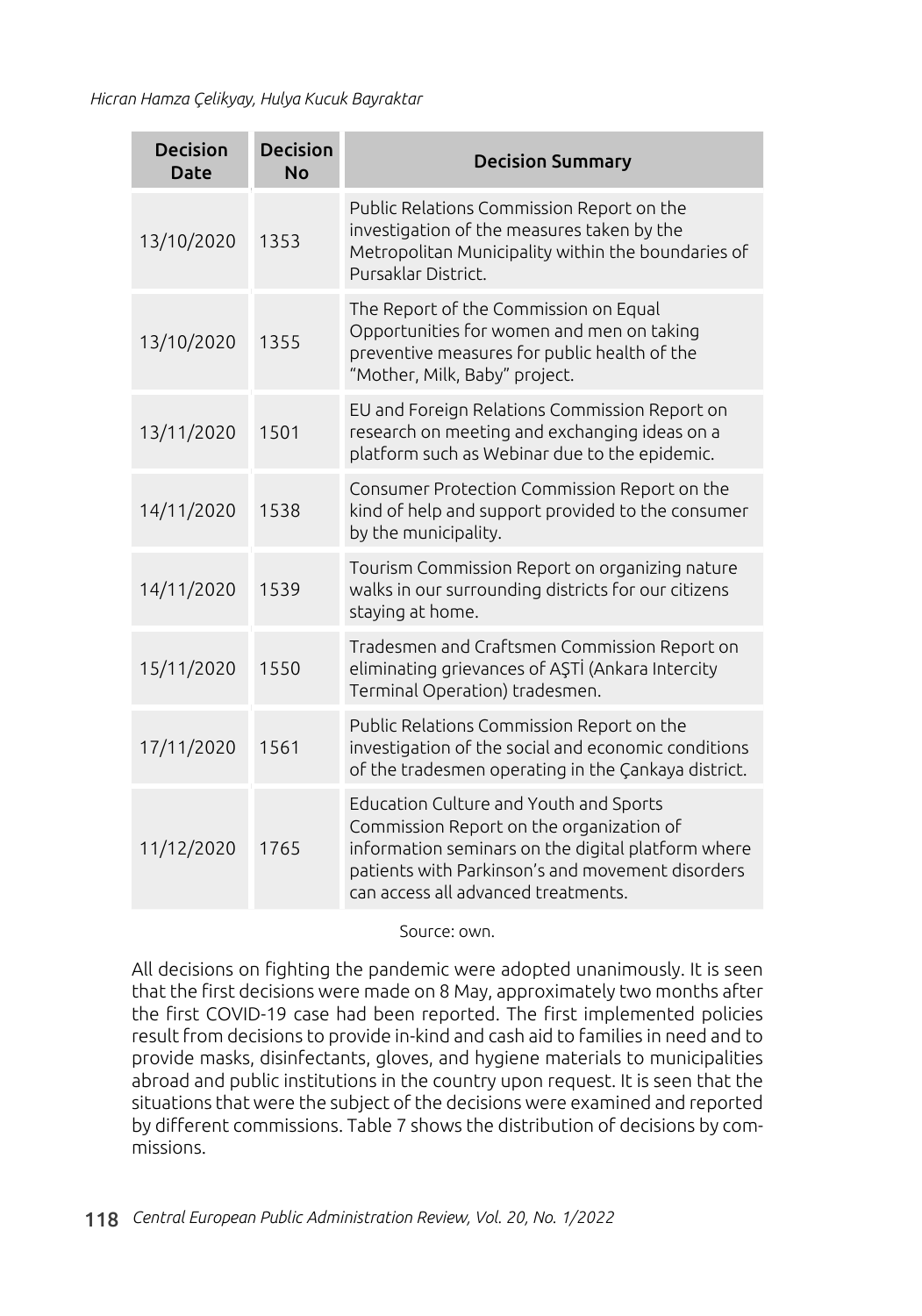| <b>Commission Name</b>                           | Number of<br><b>Decisions</b> |
|--------------------------------------------------|-------------------------------|
| Mayor's proposal                                 | 5                             |
| EU and Foreign Relations Commission              | $\overline{\phantom{0}}$      |
| Family Commission                                | 1                             |
| Environment and Health Commission                | 1                             |
| Children's Rights and Activities Commission      | $\overline{\phantom{0}}$      |
| Real Estate Commission                           | $\mathcal{P}$                 |
| Tradesmen and Craftsmen Commission               | ς                             |
| Public Relations Commission                      | 3                             |
| Equal Opportunities Commission for Women and Men | $\mathbf{1}$                  |
| Culture and Youth Sports Commission              | $\mathcal{P}$                 |
| <b>Tourism Commission</b>                        | $\mathbf{1}$                  |
| <b>Consumer Protection Commission</b>            | $\mathcal{E}$                 |
| Commission for Elderly and Orphans               | 1                             |
| <b>Total</b>                                     | 27                            |

### Table 7: Distribution of Decisions by Commissions

Source: own.

Several decisions were made regarding Mayor's proposals, Tradesmen and Craftsmen, Public Relations, and Consumer Protection Commissions. However, it is seen that the commissions to which other decisions are attributed vary, and decisions were taken on issues of concern to almost all commissions.

### *Women-Old-Young-Child Policies*

The decision to keep the mechanisms such as Women's Council, Disabled Persons Council, Children's Council, which are extremely important in terms of participatory policies, running were not neglected during the pandemic period. Since the General Council meetings of the Children's Council could not be held due to the COVID-19 pandemic, also the election of members for the new term could not be held. Thus, it was decided to continue the activities with the current members of the council.

Decisions to produce specially designed masks were made to create a joint guide with the relevant departments of universities and encourage children's mask use to support the development of children during the pandemic period. At the same time, a decision was taken to provide training seminars on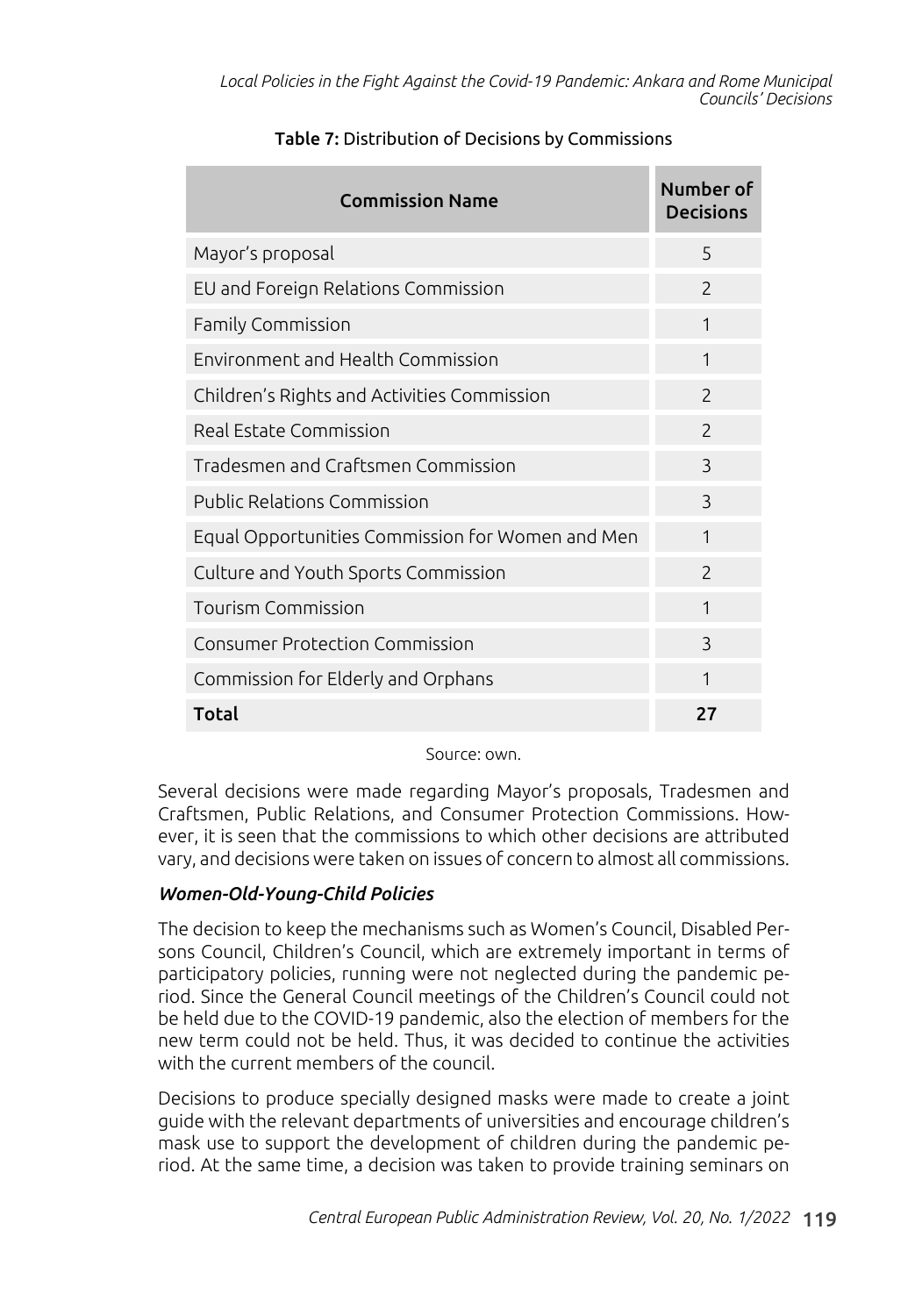online platforms and later, at the Youth Centre, to raise awareness of young people and distribute hygiene materials in schools. During the pandemic period, citizens over a certain age were restricted from going out. It was decided to investigate the physical and psychological effects that might have arisen from this situation.

Additionally, research was carried out on the impact of panic and fear for all citizens. According to a decision taken, municipal estates were used as temporary shelters so that women and children victims of domestic violence could preserve their shelter, nutrition, and social lives.

### *Social Policies*

It was decided to distribute milk to the expectant mothers, as determined by the Provincial Health Directorate. Besides, in-kind and cash assistance were provided to families in need. The municipality also decided to provide hygiene materials to municipalities and other public institutions upon request.

The council decided to make plans to visit remote areas, small settlements, plateaus, historical and natural beauties of the city. Italy decided to take into account the heart and mental health of the citizens who stayed at home for a long time. Furthermore, the council decided to organize seminars on the digital platform for patients with Parkinson's and movement disorders.

### *Local Diplomacy*

Policies regulating foreign relations were not disregarded during the pandemic period. For example, in cooperation with the UN Commission on the Status of Women (UN Women), it was decided to meet, live or online, with foreign mayors who could set an example for gender-responsive budgeting in the municipality, exchange ideas, and create an infrastructure for best practices works. Similarly, it was decided to exchange information about precautions and protection methods with twin towns and provide hygiene materials to the requesting municipalities.

### *Economic Policies*

Due to some delays in payments resulting from the pandemic, the application of default interest on Ankara Water and Sewerage Administration (ASKI) invoices was stopped. The default interest collected on the applied invoices was regulated and regulation was made to return it to new invoices by settlement.

In order to implement social distance rules in shopping malls, decisions were taken to determine the places without distance lines on the surfaces, investigate what can be done to further support the tradesmen who were negatively affected by the economic measures, and eliminate the grievances of the tradesmen of the Ankara Intercity Terminal Operation (AŞTİ). It was also decided to restructure the debts arising from lease agreements during the pandemic for tenants of the Ankara Metropolitan Municipality.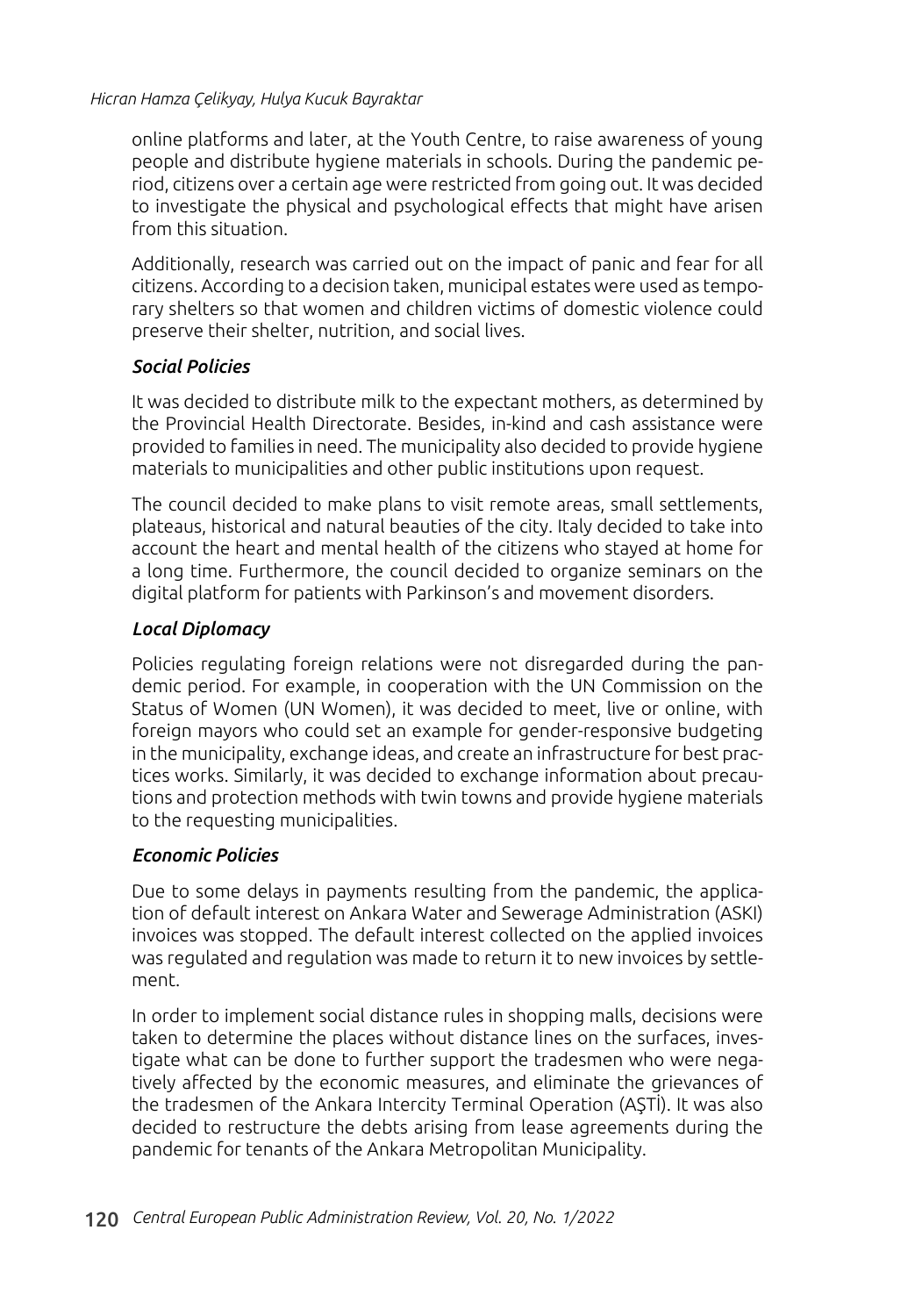Additionally, decisions were made regarding consumer protection in terms of use of chemicals such as alcohol and disinfectant products and the disinfection and cleaning of commercial establishments located in the industrial zones.

## *Policies for Districts*

As a metropolitan municipality, Ankara provided support to district municipalities in the fight against pandemic to the extent it deemed necessary. This support was in line with the motions or proposals of the district municipal council members in the council. Decisions were adopted with regard to the Altındağ, Çankaya and Pursaklar districts.

In the Altindag district, decisions were made to investigate the growth rate and raise public awareness about masks in relation to monitoring the COV-ID-19 pandemic, the social and economic conditions of the artisans in the Çankaya district, and the measures to protect the artisans in the Pursaklar district.

## 7.2 Rome Municipality Council Decisions

In Europe, the pandemic showed its most devastating impact in Italy, with many cases and deaths. Italy ranked first in Europe in terms of the number of deaths due to COVID-19. A total of 3,067,486 cases were seen in Italy, and the number of people who lost their lives was 99,785.<sup>4</sup> The country ranks 8th in the world's number of cases (Worldometers, 2021).

Italy was forced to close the schools and restaurants, implement curfews, distribute masks and disinfectants at regional and local levels. Vaccination campaigns were mostly managed by central government. For the implementation of all policies, central government acted in coordination with local governments considering local needs and demographic differences.

With the Presidential Decree of 9 March 2020, Italy's "red zone" was expanded to cover all of the country. The Decree also introduced regulations for regions and municipalities. It was forbidden for all citizens living within the boundaries of the region/municipality to leave the municipal boundaries and to organize cultural, religious and sports activities. The activities of schools and universities at all levels were suspended. Persons in close contact with infected people had to be quarantined and reported to the Local Health Service's Department of Prevention. Furthermore, the places where immigrants live were visited by the Security and Civil Protection Department of the Municipality of Rome and information was given about the measures to prevent the epidemic (Brodolini, 2020, p. 9).

With the Italian Civil Protection Decree, EUR 400,000,000 was allocated to municipalities for emergency food solidarity measures. With these funds, Italian municipalities were able to help citizens shop in supermarkets and other food stores, as well as provide credits (*buono spesa*) to stores in the form of

<sup>4</sup> As of 28/03/2021.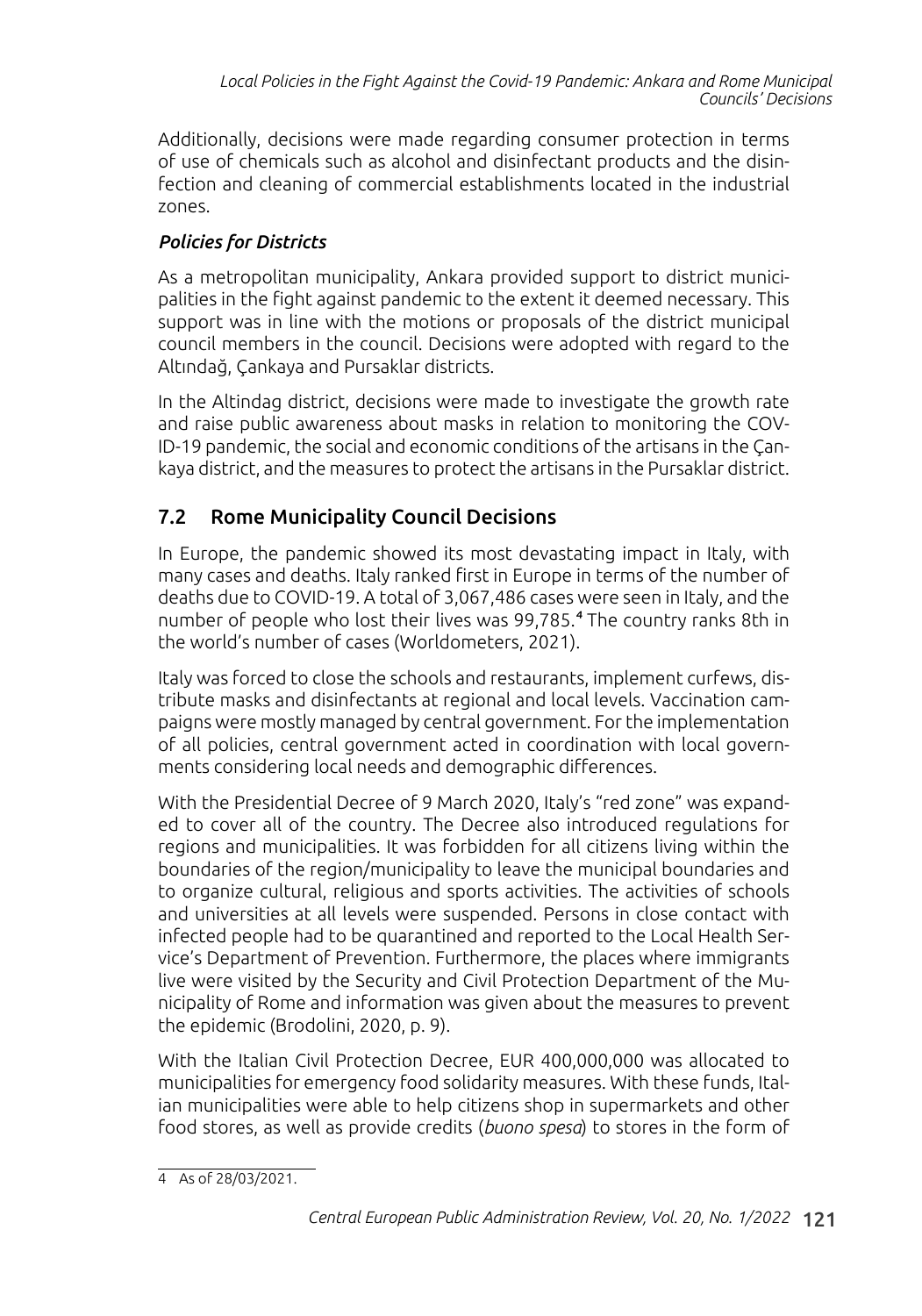food vouchers to purchase food and other essential goods in times of emergency (Brodolini, 2020, pp. 3–8).

Due to the COVID-19 pandemic, regions and provinces in Italy were categorized into white, yellow, orange and red zones corresponding to the three risk scenarios for which certain restrictive measures applied. The Lazio Region was in yellow at the time this paper was written. This classification was based on a regulation issued by the Ministry of Health.<sup>5</sup>

In crises such as the COVID-19 pandemic, the countries' rapid and effective policies have a significant role in process management. The pandemic showed its effect especially in the cities, and therefore the decisions made by local governments, the policies they implemented, and the work they performed in the fight against the pandemic were of great importance.

In this context, the activities, decisions, policy preferences, and implementation priorities of Rome as the capital of Italy, the most populated city of the country, and a tourist city were of great importance. Examining the decisions made by the Municipality of Rome and the policies it put into practice also revealed the situation of local life in Italy. The relevant council decisions of the Municipality of Rome are presented in Table 8.

| <b>Decision</b><br><b>Date</b> | <b>Decision</b><br>No | <b>Decision Summary</b>                                                                                                                                                                                                                                    |
|--------------------------------|-----------------------|------------------------------------------------------------------------------------------------------------------------------------------------------------------------------------------------------------------------------------------------------------|
| 13/03/2020                     | 61                    | The decision of the municipality to have the authority<br>to reach the places where services are carried out in<br>violation of the travel restrictions so that the activities of<br>distributing food to the homeless and needy citizens can<br>continue. |
| 13/03/2020                     | 60                    | The decision to assist the homeless through Civil<br>Protection, take appropriate and necessary measures,<br>protect public health.                                                                                                                        |
| 13/03/2020                     | 59                    | The decision by AMA SpA <sup>7</sup> employees to systematically<br>sterilize the streets and all vehicles and carry out waste<br>management activities was approved with 14 votes in<br>favour and 11 votes against.                                      |
| 13/03/2020                     | 58                    | The decision to act together with the government in<br>taking the necessary measures to implement activities<br>such as school cafeterias, services, activities for school<br>adaptation.                                                                  |

#### Table 8: Rome Municipality's Council Decisions Regarding COVID-19<sup>6</sup>

<sup>5</sup> <www.salute.gov.it/portale/nuovocoronavirus/dettaglioContenutiNuovoCoronavirus.jsp?lingua=english&id=5367&area=nuovoCoronavirus&menu=vuoto>

<sup>6</sup> <www.comune.roma.it/servizi2/deliberazioniAttiWeb/elencoDati>

<sup>7</sup> <www.ama.it/chi-siamo/ricerca-sviluppo>

<sup>122</sup> *Central European Public Administration Review, Vol. 20, No. 1/2022*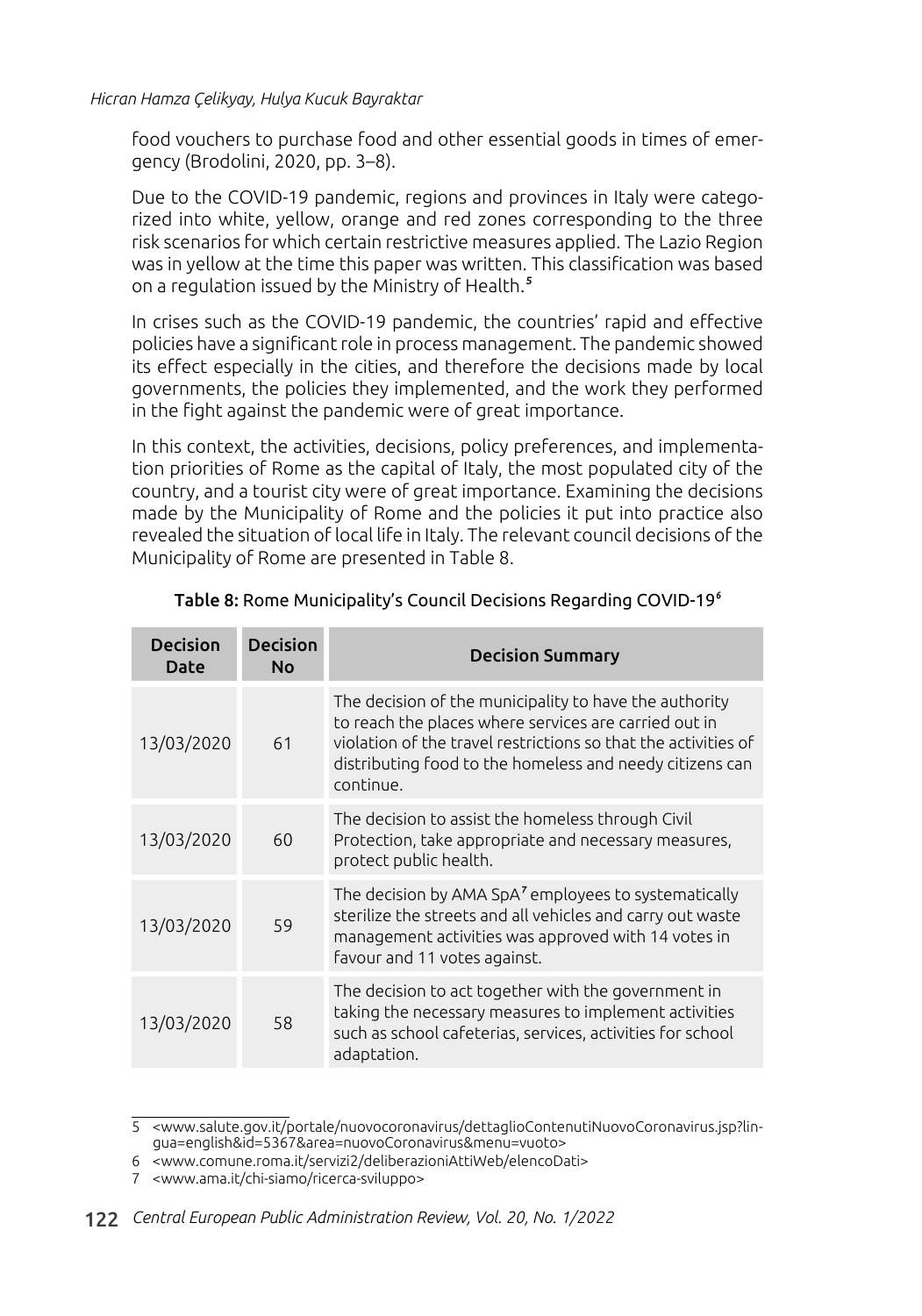*Local Policies in the Fight Against the Covid-19 Pandemic: Ankara and Rome Municipal Councils' Decisions*

| <b>Decision</b><br><b>Date</b> | <b>Decision</b><br><b>No</b> | <b>Decision Summary</b>                                                                                                                                                                                                                                                                                                                              |
|--------------------------------|------------------------------|------------------------------------------------------------------------------------------------------------------------------------------------------------------------------------------------------------------------------------------------------------------------------------------------------------------------------------------------------|
| 13/03/2020                     | 57                           | The decision to suspend the payment terms issued<br>through collection and allow instalments, acting<br>together with the government as long as the state of<br>emergency is declared.                                                                                                                                                               |
| 13/03/2020                     | 56                           | Temporary suspension of the payment of the rents of<br>commercial facilities and the decision of the owners to<br>pay their rent in instalments.                                                                                                                                                                                                     |
| 13/03/2020                     | 55                           | Under the management of the Istituto Nazionale<br>della Previdenza Sociale, <sup>8</sup> the decision to reduce the<br>contribution to be paid by the self-employed, reduce<br>the social security rate equally over 50% of the social<br>security rate and the income exceeding the minimum<br>was adopted with 20 votes in favour and abstentions. |
| 13/03/2020                     | 54                           | The decision to make available accommodation facilities<br>for the homeless and to identify the buildings belonging<br>to the Municipality of Rome.                                                                                                                                                                                                  |
| 13/03/2020                     | 53                           | The decision on economic measures regarding local<br>taxes for production and hospitality activities was<br>unanimously adopted with 25 votes in favour.                                                                                                                                                                                             |
| 13/03/2020                     | 52                           | The decision to assist in meeting the needs of health<br>institutions, making hospitals free and accessible, and<br>using hospitals in emergencies was adopted with 17<br>votes in favour and 5 against.                                                                                                                                             |
| 13/03/2020                     | 51                           | The decision to extend the call for registration to<br>kindergartens through the offices of the Municipality of<br>Rome until 3 April 2020.                                                                                                                                                                                                          |
| 13/03/2020                     | 50                           | The decision to take the necessary measures for the<br>social security conditions of the workers and extend the<br>ongoing construction permits and zoning contracts was<br>accepted with 20 votes in favour and abstentions.                                                                                                                        |
| 13/03/2020                     | 49                           | The decision to activate emergency services for<br>vulnerable populations at risk of isolation and coordinate<br>service providers, unions, and cooperatives.                                                                                                                                                                                        |
| 13/03/2020                     | 48                           | The decision of AMA SpA <sup>9</sup> company to carry out urban<br>waste management and to protect the health of its<br>employees was accepted with 19 votes in favour and<br>abstentions.                                                                                                                                                           |

<sup>8</sup> <www.inps.it/nuovoportaleinps/default.aspx>

<sup>9</sup> <www.comune.roma.it/web/it/ama-spa.page>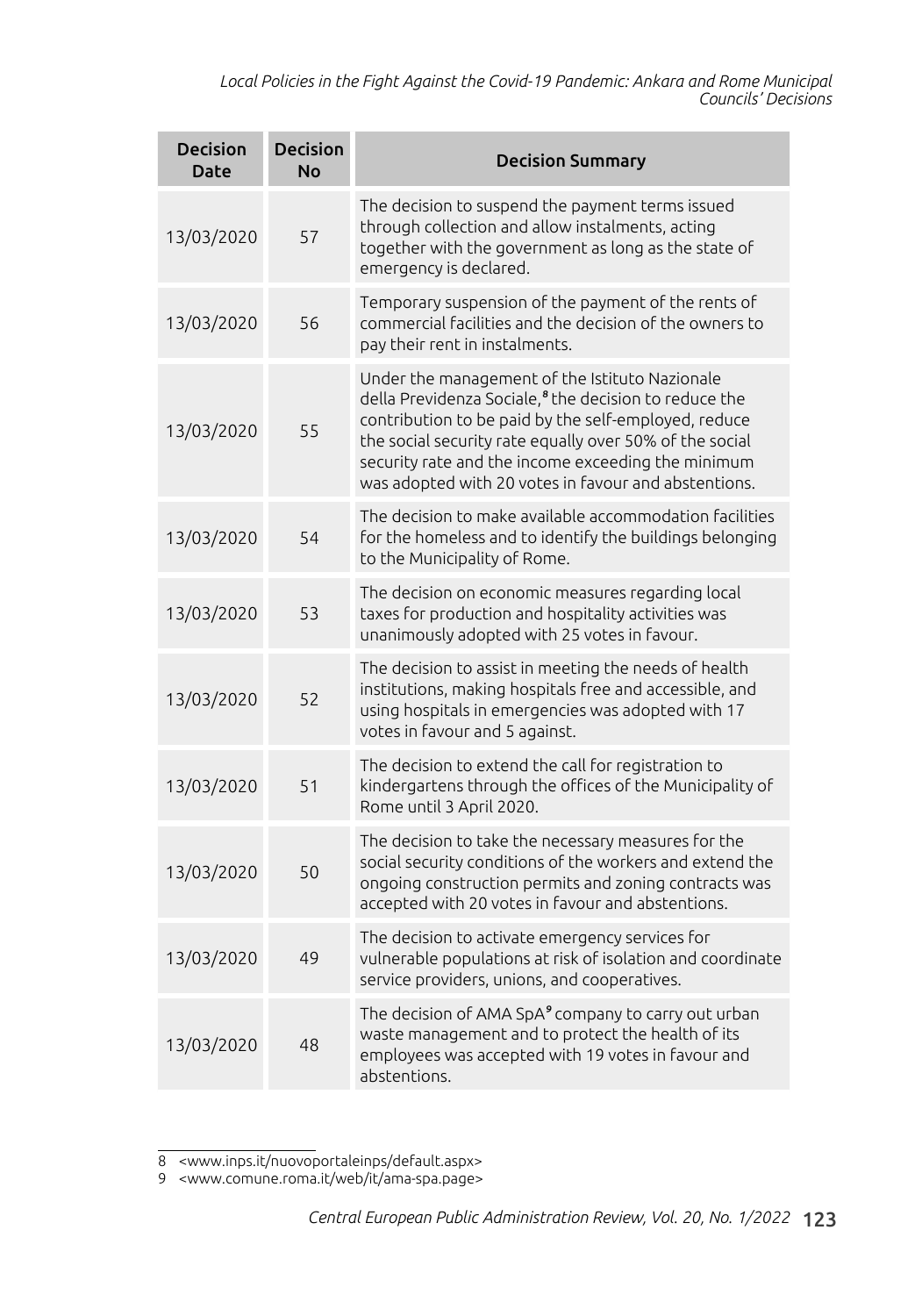| <b>Decision</b><br><b>Date</b> | <b>Decision</b><br><b>No</b> | <b>Decision Summary</b>                                                                                                                                                                                                                                                                         |
|--------------------------------|------------------------------|-------------------------------------------------------------------------------------------------------------------------------------------------------------------------------------------------------------------------------------------------------------------------------------------------|
| 13/03/2020                     | 47                           | The decision to allow users to access and use all kinds of<br>data in the city periodically was accepted with 20 votes<br>in favour and abstentions.                                                                                                                                            |
| 13/03/2020                     | 46                           | The decision to distribute a sufficient number of masks<br>and disposable latex gloves to the City of Rome Police<br>Service.                                                                                                                                                                   |
| 13/03/2020                     | 45                           | The decision to encourage the use of flexible working<br>hours in all workplaces in accordance with remote<br>working methods, protect the health of employees, and<br>consider the relevant needs.                                                                                             |
| 13/03/2020                     | 44                           | The decision to provide more assistance to the citizens,<br>eliminate the risk of collapse of the health system, and<br>act by considering the protection of public health of the<br>employees in the institutions as the primary benefit was<br>adopted with 21 votes in favour and 5 against. |
| 13/03/2020                     | 43                           | The decision to solve urgent problems in the struggle for<br>life of disabled citizens and their families, support them,<br>and continue the education of disabled youth.                                                                                                                       |
| 13/03/2020                     | 42                           | The decision to continuously clean frequently used<br>public transport vehicles, metro stations, and stops.                                                                                                                                                                                     |
| 13/03/2020                     | 41                           | The decision to encourage offices to clean all schools<br>and municipal offices and deal with specialist companies<br>that can issue certificates for products used.                                                                                                                            |
| 13/03/2020                     | 40                           | The decision to determine all unused intensive care<br>quotas of the municipality in case of epidemiological<br>emergency, open hospitals, and start social and health<br>activities was accepted with 20 votes in favour and 5<br>against.                                                     |
| 13/03/2020                     | 39                           | The decision to home deliver basic needs for the elderly<br>and citizens, activate a toll-free number for those<br>with disabilities or serious illnesses, and coordinate<br>responsible volunteers.                                                                                            |
| 13/03/2020                     | 38                           | The decision to provide protective masks to public<br>transport drivers.                                                                                                                                                                                                                        |
| 13/03/2020                     | 37                           | The decision to exempt schools from paying lunch and<br>transportation fees was adopted with 21 votes in favour<br>and abstentions.                                                                                                                                                             |
| 13/03/2020                     | 36                           | The decision to organize an information campaign<br>on cleaning and disinfection activities in government<br>offices.                                                                                                                                                                           |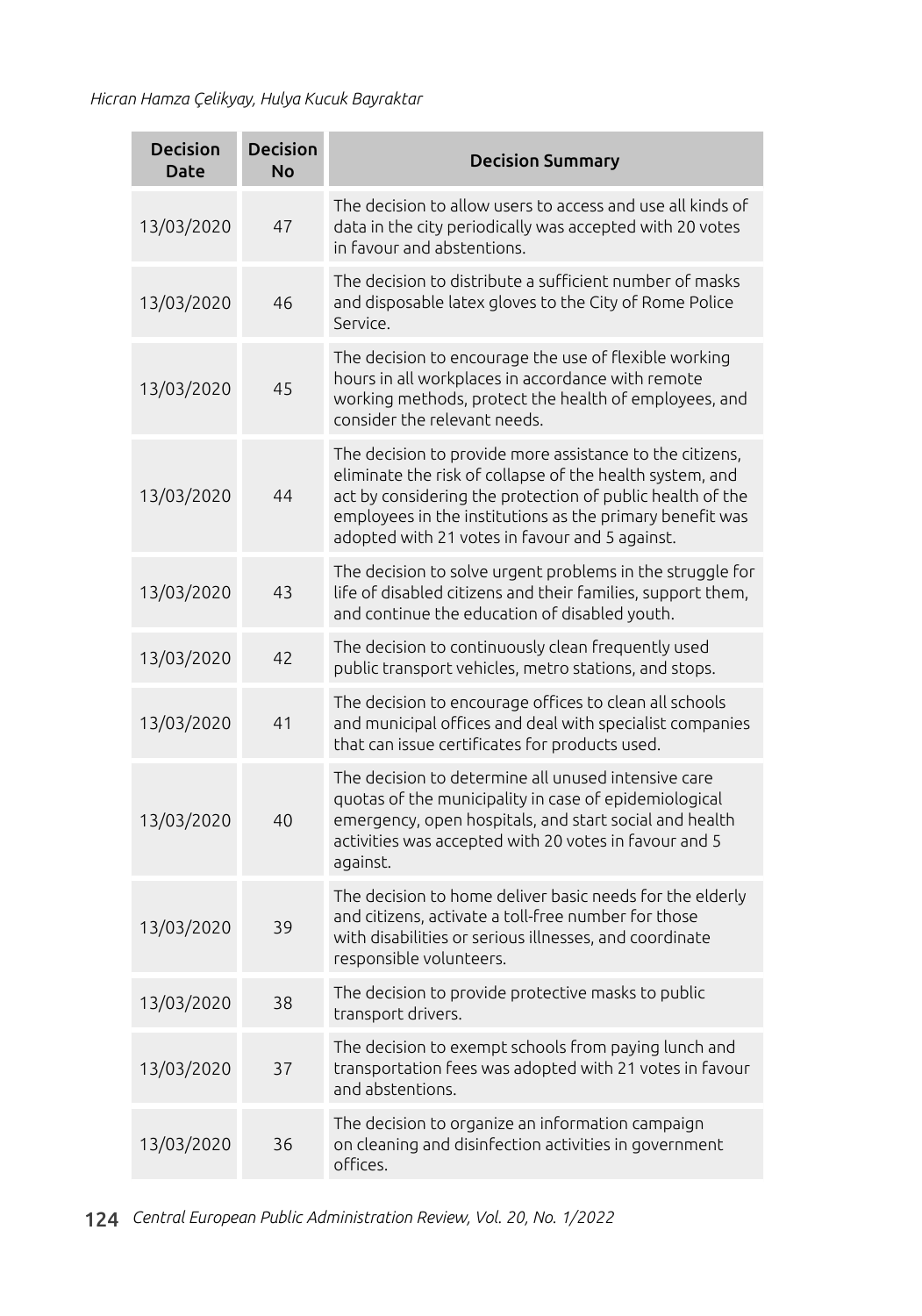*Local Policies in the Fight Against the Covid-19 Pandemic: Ankara and Rome Municipal Councils' Decisions*

| <b>Decision</b><br>Date | <b>Decision</b><br><b>No</b> | <b>Decision Summary</b>                                                                                                                                                                                                                                            |
|-------------------------|------------------------------|--------------------------------------------------------------------------------------------------------------------------------------------------------------------------------------------------------------------------------------------------------------------|
| 13/03/2020              | 35                           | The decision to provide on the municipality web portal<br>information on the measures and risks to the citizens to<br>minimize the risk of infection.                                                                                                              |
| 13/03/2020              | 34                           | The decision to provide food, consumables, and<br>medicines to citizens in quarantine with a toll-free<br>number was adopted with 25 votes in favour.                                                                                                              |
| 13/03/2020              | 33                           | The decision to close the borders of the city of Rome, if<br>deemed necessary, was accepted with 21 votes in favour<br>and abstentions.                                                                                                                            |
| 13/03/2020              | 32                           | The decision to temporarily prevent evictions and<br>foreclosures was adopted with 23 votes in favour and<br>abstentions.                                                                                                                                          |
| 13/03/2020              | 31                           | The decision to evaluate every possible situation with<br>the unions regarding all issues aimed at protecting the<br>employment of the employees was adopted with 21<br>votes in favour and abstentions.                                                           |
| 13/03/2020              | 30                           | The decision to support education rights such as<br>payment of education contributions, school meals, and<br>school transportation was accepted with 20 votes in<br>favour and abstentions.                                                                        |
| 04/09/2020              | 90                           | The decision to carry out studies on the activities of<br>tourist attractions and amusement parks.                                                                                                                                                                 |
| 09/10/2020              | 146                          | The decision to provide masks to all personnel, including<br>the opening of schools, cleaning, implementation of<br>health standards, transportation of students, school<br>staff, educators, and teachers, was approved by 24 votes<br>in favour and abstentions. |
| 09/10/2020              | 145                          | The decision to protect the right to education and<br>carry out more activities within the school structures<br>and services was approved by 20 votes in favour and<br>abstentions.                                                                                |

Source: own.

The Municipality of Rome adopted effective decisions to reduce the impacts of the COVID-19 pandemic on the city and successfully manage the process. The first case in Italy was seen on 31 January 2020. In the Municipality of Rome, the first council decisions regarding COVID-19 were taken one and a half months after the first case emerged. From March 2020 to December 2020, a total of 35 decisions were adopted. Most of the decisions were taken unanimously. The decisions taken during the pandemic process were generally related to the deferred and instalment payment of taxes, the protection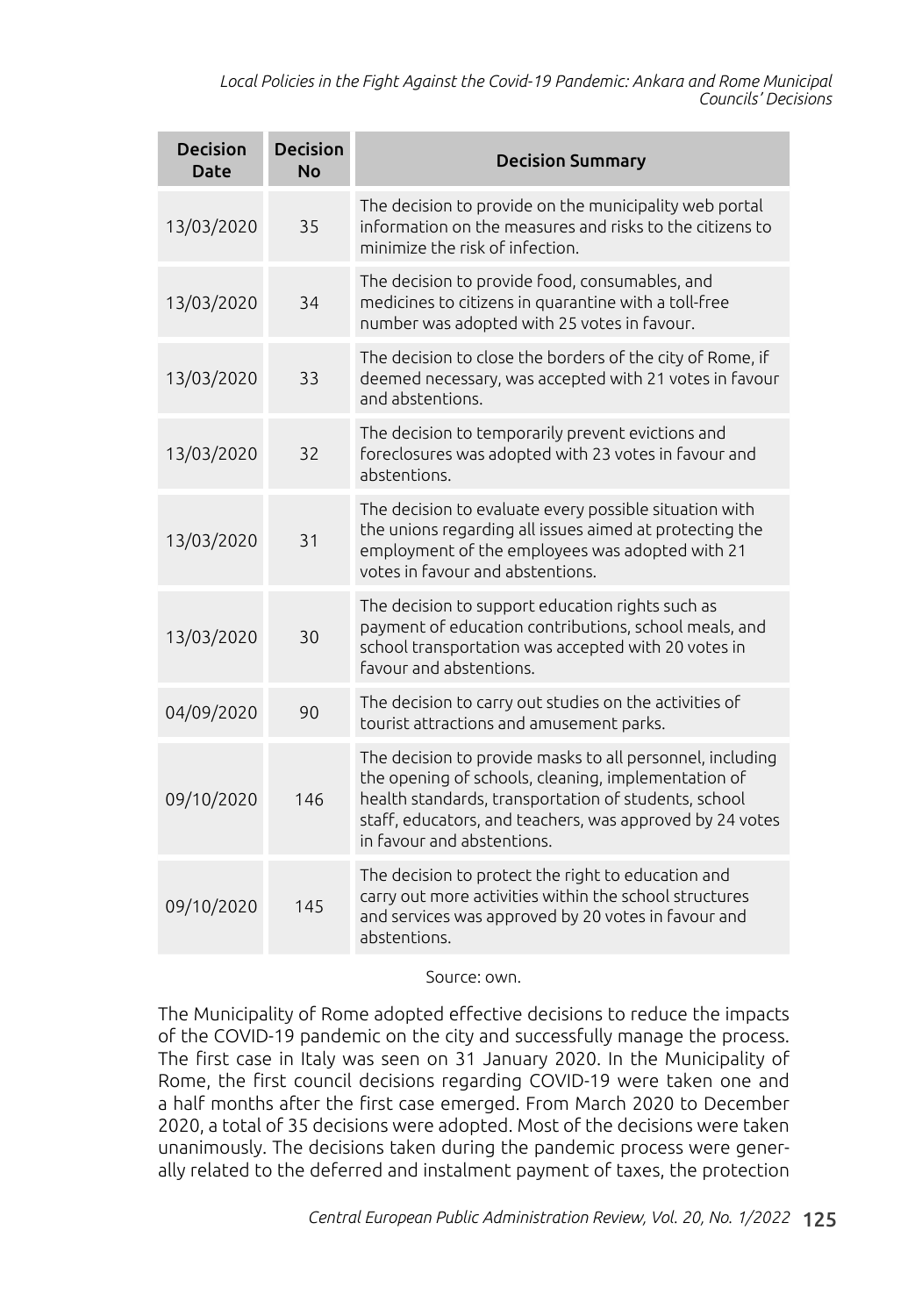of the employment of the citizens, the provision of in-kind and cash aid to the citizens in need, the distribution of masks and disinfectants to the municipal employees and those in need, and education and social policies applied for children and youth.

### *Health Policies*

The Municipality of Rome made decisions on health policies to protect the health of citizens. In the context of health policies, Italy was the country most affected by the COVID-19 pandemic in Europe. Hence, there were many municipal council decisions regarding health in the city of Rome. Many decisions were adopted and health policies implemented, such as informing the public, taking precautions regarding the ways of protection from the virus, determining the number of patients in hospitals in Rome and putting all hospitals into service, distribution of masks and disinfectants, and disinfection of public transportation vehicles, subways, and stops.

### *Women-Old-Young-Child Policies*

The policies of the Municipality of Rome cover all citizens of the city. Additionally, decisions were taken to prevent children, youth, and disabled people from being deprived of education and social activities during the pandemic. Cleaning and controlling schools, parks, entertainment centres and planning to increase green spaces for children were among the prominent policies during the pandemic.

### *Social Policies*

In-kind and cash aids were provided to families, homeless, unemployed, disabled, and elderly people in need of help due to the COVID-19 pandemic. It was decided to provide masks, disinfectants, gloves, and hygiene materials to municipal employees and those in need. In this process, social policies were also implemented through the free helpline and volunteers.

### *Economic Policies*

One of the areas that the COVID-19 pandemic affected the most was the economy. The city council made important decisions to protect the employment of the citizens within its borders, defer the payment of rents, suspend and introduce instalments on payments issued through collections, and produce solutions for the problems of the homeless, the unemployed, and the disabled. Policies were also implemented to postpone the payment of the contribution that families have to pay for education and school services and support education rights such as school meals and services until the pandemic was over.

With regard to the decisions made and the policies implemented by the Rome Municipal Council, successful studies were carried out. Considering the role of local governments, as the units closest to the public, in identifying problems and producing fast and effective solutions made the importance of the local level even more visible. When the first cases emerged in Italy and were followed by a very rapid increase, the inadequacy of central policies and the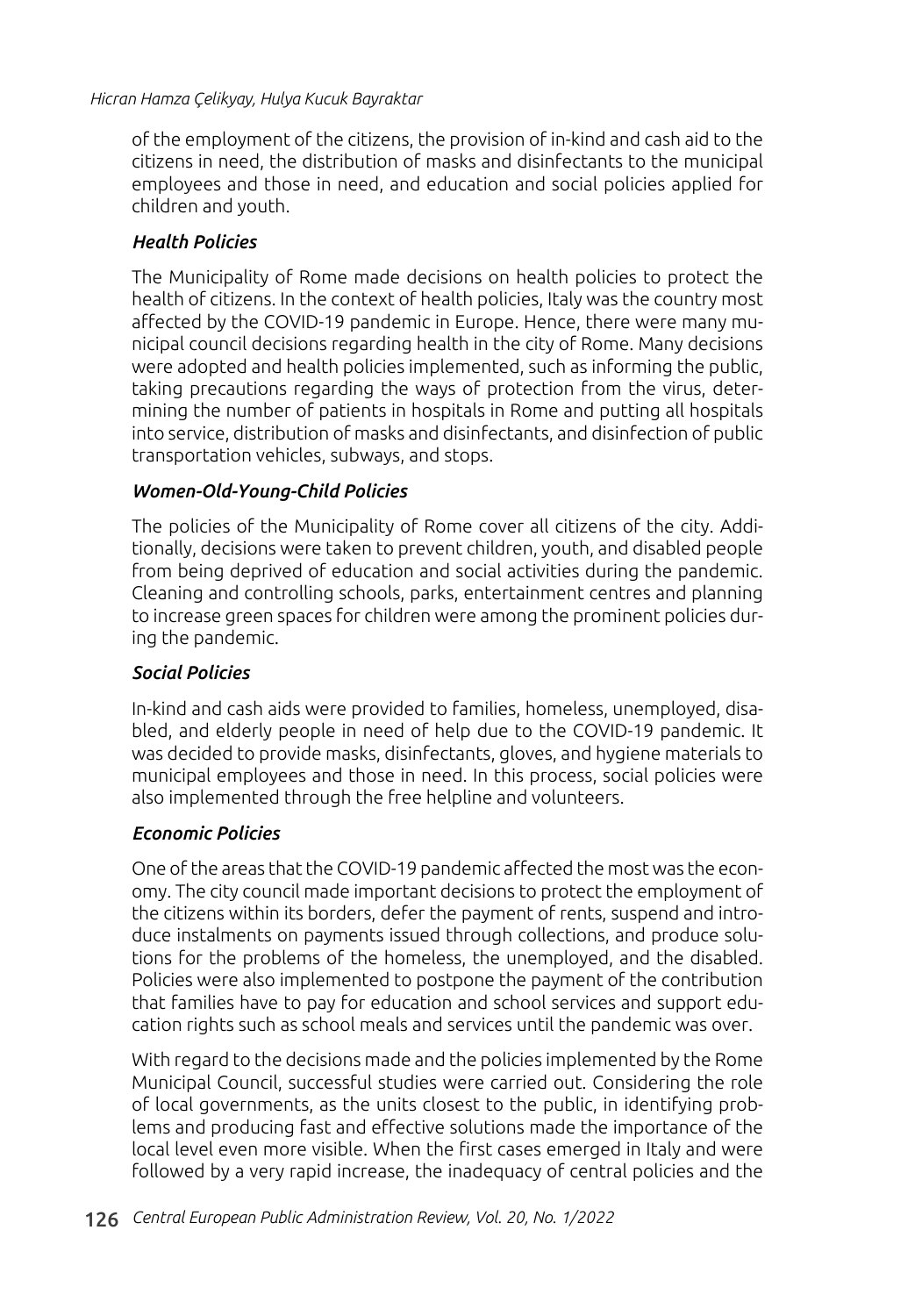health system was revealed. However, with the work and activities of the local governments, the situation in Italy started to improve. In particular, by making decisions on health policies and putting them into practice shortly after the outbreak of the pandemic, the Municipality of Rome set an example for other municipalities and positively managed the pandemic process in the city. The decision of the Municipality of Rome for all citizens living in the city also increased its success. In addition to pioneer studies, social policy decisions and especially economic decisions were adopted to support the citizens.

## 8 Analysis

The study examined the decisions made by the Ankara and Rome municipal councils regarding the COVID-19 pandemic. Decisions relate to the period from March 2020 to December 2020. The Ankara Metropolitan Municipality unanimously adopted 27 decisions concerning the fight against the COVID-19 pandemic. This was a meaningful example of the council's solidarity with the general public health and safety. To this end, some decisions were discussed as mayoral proposals without being referred to the commissions. The first decisions came to the council's agenda about two months after the first case was seen and involved helping the families in need and distributing masks and hygiene materials. In the above period, the Municipality of Rome discussed 35 decisions. The first decisions on distributing food to the economically disadvantaged citizens concerned public health and cleanliness and hygiene of the streets. Three decisions were passed with a majority of votes. These were the decisions to reopen the health institutions affiliated with the municipality, sterilize the streets systematically, and carry out waste management activities. In some decisions, some council members abstained. The names of the commissions were not available in the decision reports of the Rome Municipal Council.

In general, decisions were mostly taken on aid materials, economic supports, health, and cleaning. Decisions for women, the elderly, the young and children were remarkable. The Ankara Metropolitan Municipality made decisions not only in the country but also in the cities with which it is related abroad. Decisions generally concerned economic support for shopkeepers and tenants of workplaces, aid to families in need, distribution of hygienic materials and masks. Otherwise, decisions were made regarding education and social policies for children and youth, food control, cleaning and physical needs of schools, amusement parks and venues, and playgrounds. Decisions were made regarding deferral of contributions to be paid for educational institutions, taking measures regarding public transportation, suspending collections and instalment payment. In addition, there were decisions about instalment payment of rents for commercial facilities, reducing self-employment contributions, extending the duration of construction permits and zoning agreements. Supporting remote working, protecting the employment of employees, tourist attractions, venues, and amusement parks were other topics concerned by the decisions. An analysis of the decisions taken by the Ankara and Rome Municipal Assemblies reveals that an important effort was put for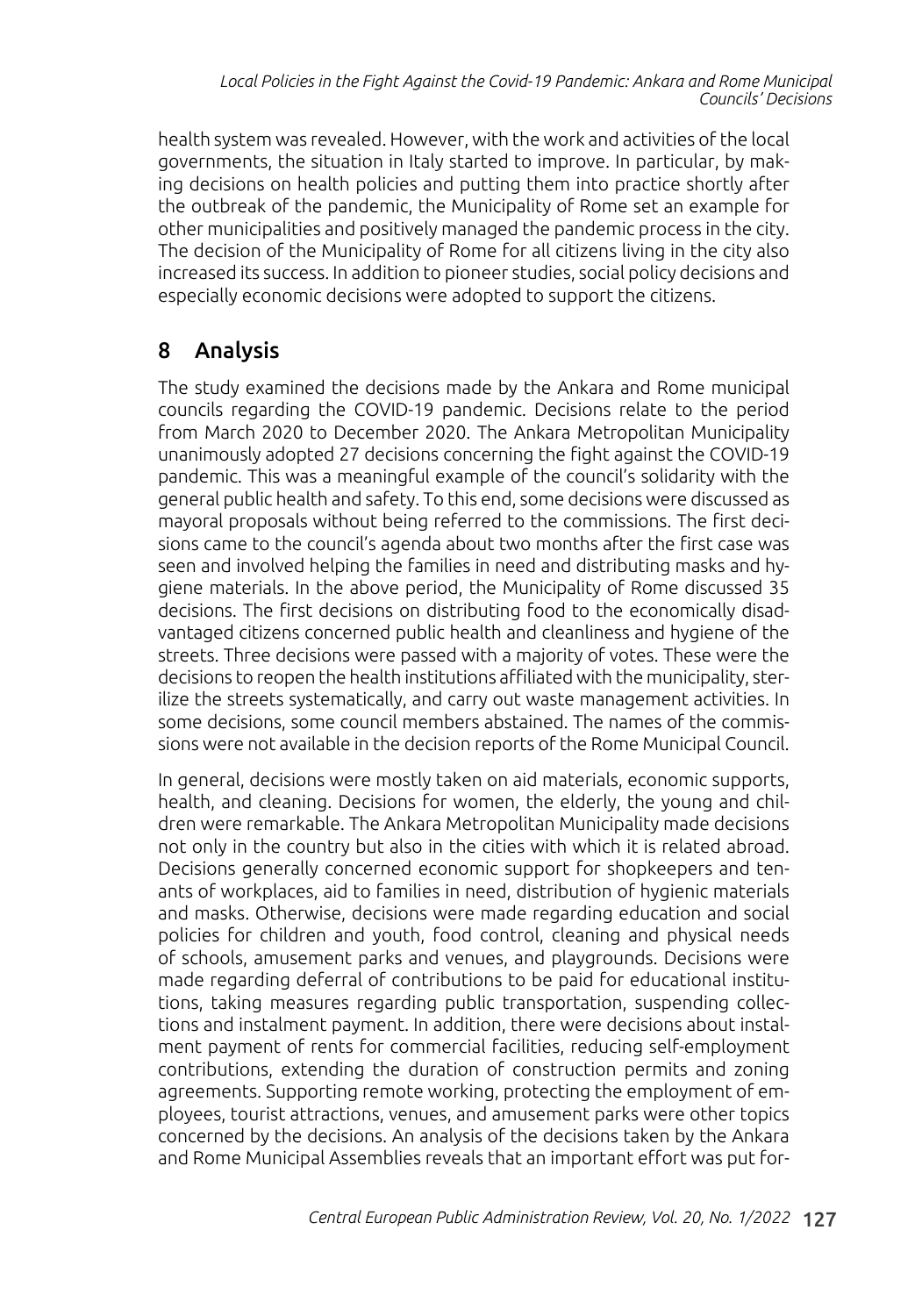ward against the COVID-19 pandemic, and effective decisions were taken in this fight. These policies will significantly strengthen the management of the pandemic in the city and support central policies. It is very difficult to manage a global pandemic in metropolitan cities such as Ankara and Rome. Decisions made in municipal councils regarding COVID-19 are crucial in terms of ensuring an effective fight. It was observed that the local policies determined and implemented by local governments had a key impact on the management of a successful process by producing solutions to urban-specific problems in cases such as disasters and pandemics.

## 9 Conclusion

The COVID-19 pandemic had severe impacts on all aspects of life in many parts of the world. Both central governments and local governments found themselves involved in a complex struggle. Countries had to develop a series of policies in this challenging process. How quickly and effectively the decision mechanisms and policymakers responded to problems and developing demands also affected the resulting success. In this process, the whole world turned into a kind of laboratory where each country developed public policies with a different approach.

Local governments indeed played an important role of this process. It is the responsibility of local governments to implement central government's decisions, supervise their implementation or develop policies by making some urgent and vital decisions at the local level. The importance of local governments came to the fore in the fight against the pandemic. It has thus become more important to develop local policies, especially in big cities where settlement density is high.

The COVID-19 pandemic was the same for all countries but its effects were faced differently from one country to another. Also the responses of the governments differed from one government to another. Most of hitherto research involved case studies for countries and local governments. The pandemic crisis affected all socio-political and economic levels, structures and the behaviour of individual levels of governments. Jüptnerand Klimovský (2021) studied the impacts on the case of Germany, Jüptnerand Klimovský (2021) and Szarowská (2021) on the case of the Czech regions, and Askimand Bergström (2021) on the case of Norway and Sweden. There were also studies examining other European countries. Hegeleand Schnabel (2021) examined the ways of coping with the COVID-19 crisis in Austria, Germany and Switzerland. Some governments chose to adopt a centralised approach while others chose a decentralised one. Some countries, such as Norway, followed strict countermeasures while others, e.g. Sweden, followed soft measures (Askimand Bergström, 2021). As Černěnko, et. al., 2021, discussed in their research, most countries faced devastating impacts of the COVID-19 pandemic.

Italy was the country with the most COVID-19 cases in Europe. The ability of the central government and local government to fight against the pan-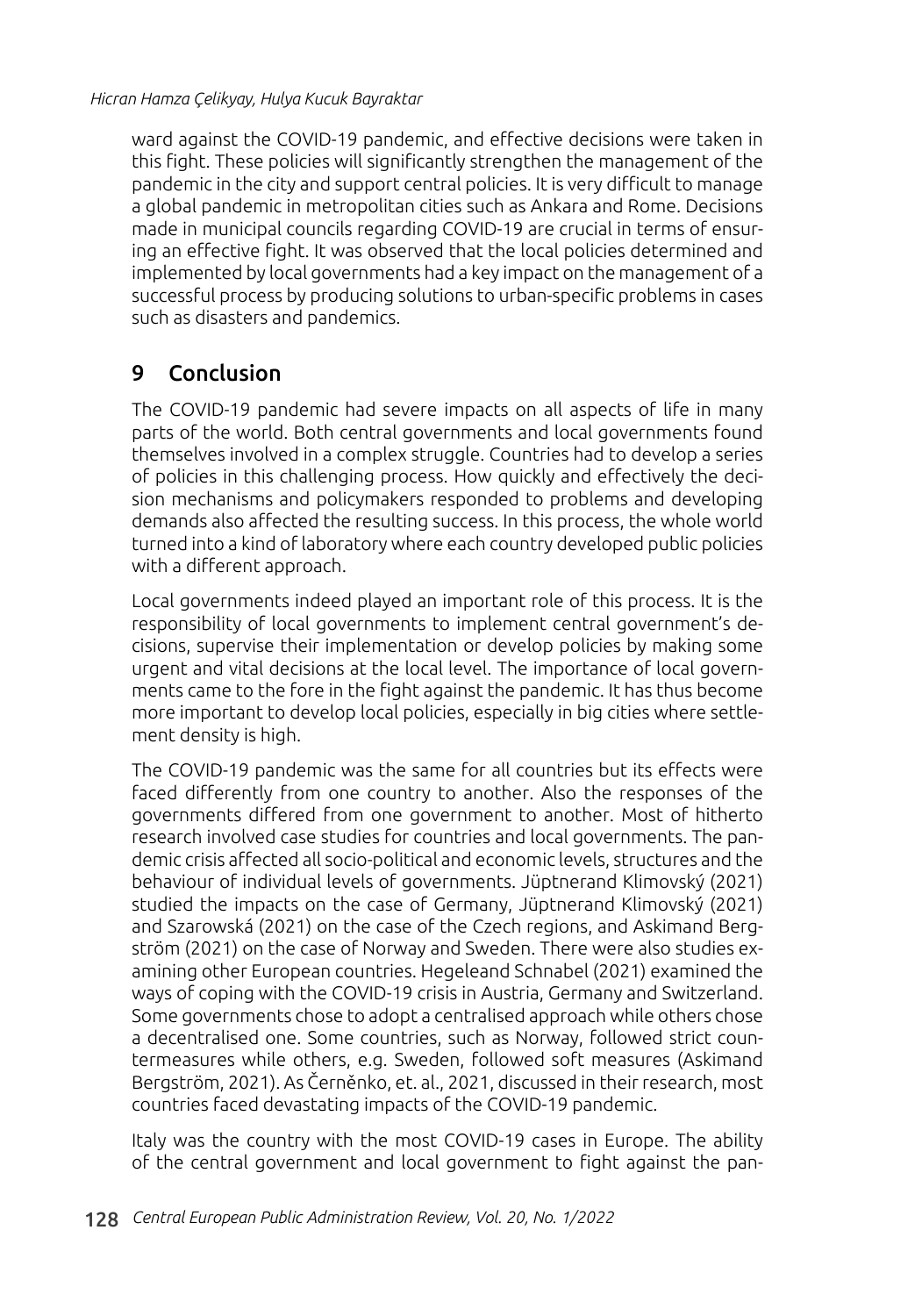demic and to produce policies were thus even more important in Italy than in other European countries. The rapid increase in the number of cases and their spread throughout the country, especially to the regions in the north, increased the role of the local governments. In this period, the central government and local governments worked together. The central government provided support to the municipalities for the services where the municipalities alone were not sufficiently effective. The Municipality of Rome was generally successful in managing services such as safety, sanitation, hygiene and public health issues.

In this study, which deals with the cases of Ankara and Rome municipalities, the decisions made in the fight against the pandemic in both councils were examined. Both municipalities quickly determined and put into practice the priority needs of the citizens. They supported the struggle of the central government with their decisions. Many needs were met locally and effectively. It can be concluded that, especially in unitary states, if the central government's policies are coherent with the local governments, local governments are more likely to be supported and successful in combating COVID-19. For example, the Ankara metropolitan municipality began an aid campaign for the people in need and was interrupted by the central government because the central government began an aid campaign at the same time. Similarly, the distribution of masks was discussed as to which level of government should provide this service, central or local.

It is obvious that either central or local governments cannot fight the pandemic alone. When facing a global crisis, it becomes important for municipalities to produce local policies. It is known that the services, duties and powers of the municipalities differ according to the size and population of the cities. The responsibilities of municipalities increase especially during difficult periods such as a pandemic. It is necessary for municipalities to plan budgets, make strategic plans, establish emergency committees to struggle with disasters. Municipalities should produce local policies and get the support of the central government. On the other hand, the central government should support the municipalities especially in terms of financial issues so that the municipalities can provide services quickly and effectively.

COVID-19 is not the first pandemic the world has faced. Unfortunately, the world will face more global disasters such as climate crisis, global warming, fires and floods. For this reason, some lessons should be learned from the past period. Local governments are subject to the subsidiarity principle and are the closest units to the people. Central governments should give support to local policies which can come into effect more quickly than central services. Central budget tax revenue should be extended to municipalities. All debts belonging to municipalities can be deferred or cancelled by central governments. Also, if there are restrictions on social aids, central governments should remove them. For efficient and effective policy results, if a local government can deliver a service successfully, the central government should not provide same service in the same city. To successfully combat COVID-19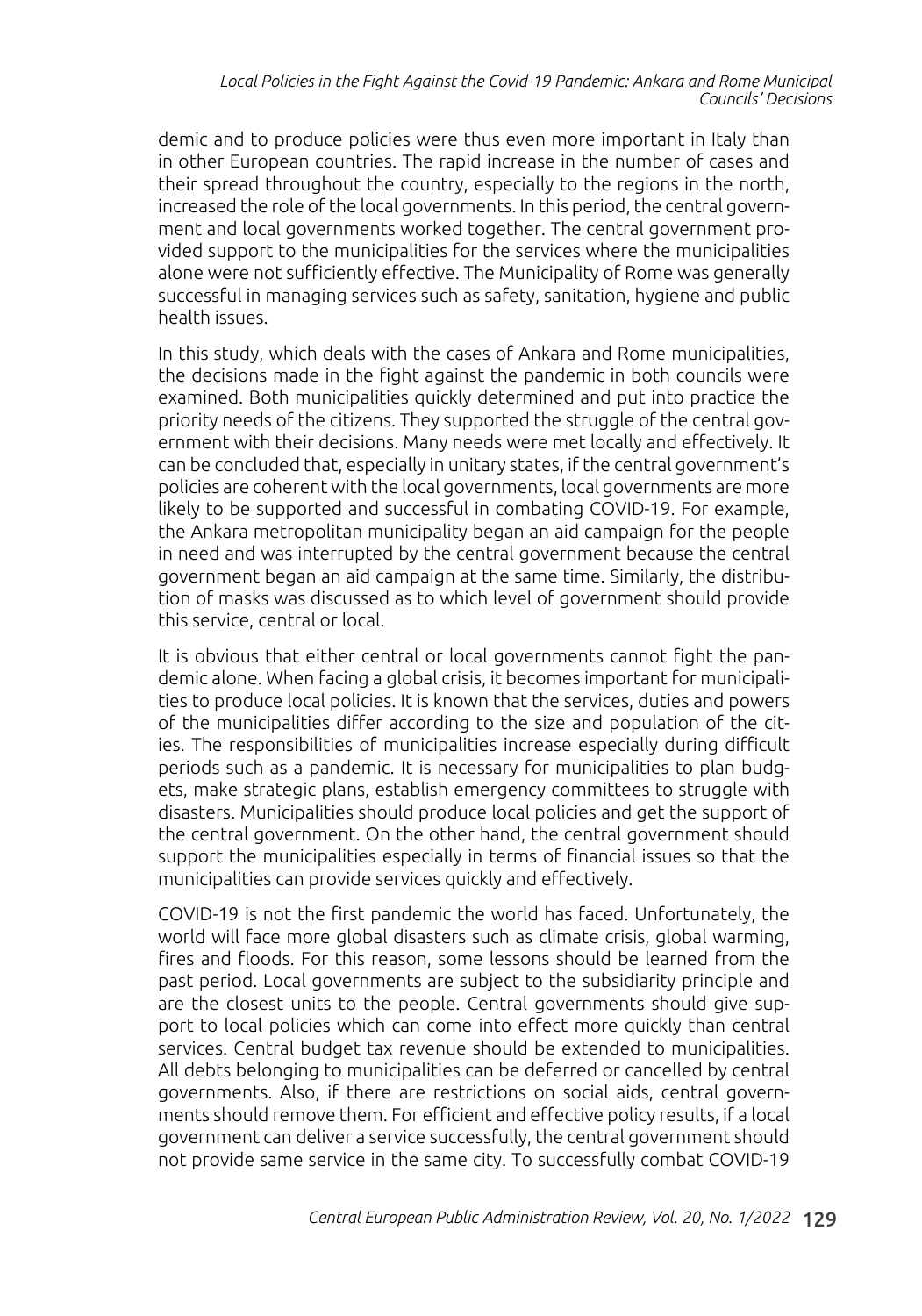and other disasters, it is recommended that policymakers make decisions that strengthen the decision-making mechanisms and update the laws and regulations concerning the central and local governments' roles to give greater authority to local governments for effective challenges.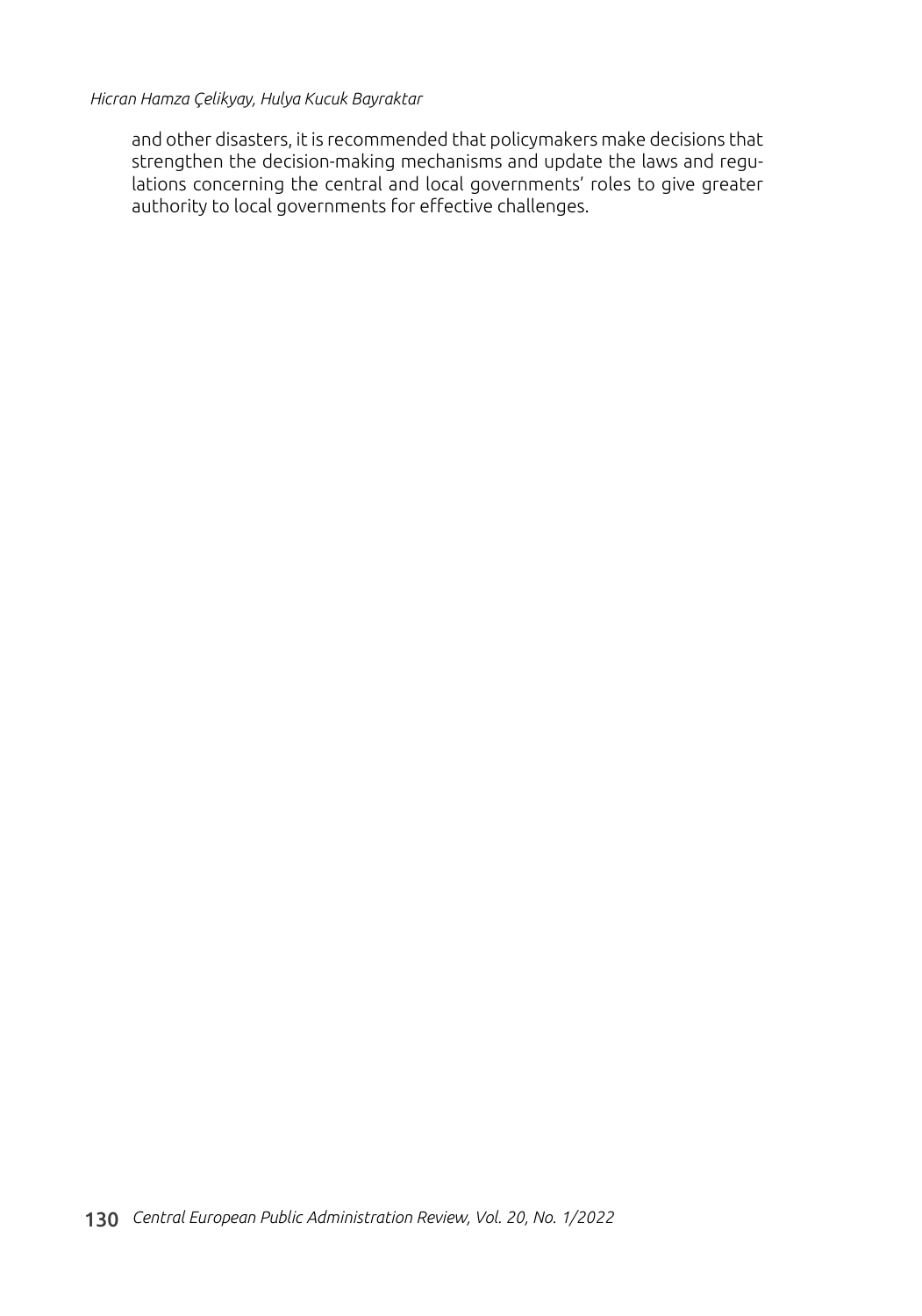## References

- AMA Agriculture Spare Parts (2021). Nati dalla Ricarca AMA. At <www.ama.it/chisiamo/ricerca-sviluppo>, accessed 17 March 2021.
- Arıkboğa, E. (2018). Yerinden Yönetim ve Merkezileşmiş Büyükşehir Sisteminde Yetkilerin Dağıtılması. Marmara University Political Science Review*,* 6(1), pp. 1–34. https://doi.org/10.14782/marusbd.412624.

Askim, J. and Bergström, T. (2021). Between lockdown and calm down. Comparing the COVID-19 responses of Norwayand Sweden. Local Government Studies. https://doi.org/10.1080/03003930.2021.1964477.

Brodolini, G. (2020). Implications of COVID-19 pandemic on Roma and Travellers communities. At <https://fra.europa.eu/sites/default/files/fra\_uploads/ it\_report - covid-19\_impact\_on\_roma\_en.pdf>, European Union Agency For Fundamental Rights (FRA), accessed 11 January 2022.

Celata, F. and Coletti, R. (2014). Place-Based Strategies or Territorial Cooperaton? Regional Development in Transnational Perspective in Italy. Local Economy, 29, (4-5), pp. 394–411.

Ceyhan, S. and Tekkanat, S. S. (2018). 6360 Sayılı Kanun ve Ankara İline Etkileri. Bitlis Eren Üniversitesi Akademik İzdüşüm Review, 3(2), pp. 20–42.

Council Decisions (2021). Meclis Kararları. At <https://www.ankara.bel.tr/mecliskararlari?web=1>, accessed 18 March 2021.

Çakırer-Özservet, Y. (2016). Uluslararası Göç, Yerel Yönetimler ve Toplumsal Uyum. TBB İller ve Belediyeler Review, 813, pp. 48–57.

Coşkun, B., Pank, Ç. and Şen, E. (2019). Metropoliten Kent Yönetimine Geçiş: Türkiye ve İtalya Örnekleri. Uluslararası Yönetim Akademisi Review, 2(2), pp. 301–314. https://doi.org/10.33712/mana.606152.

Çelikyay, H. H. (201.8). Türkiye'de Yerel Yönetim Reformları Bağlamında Yeni Kent Yönetim Yapısı. Avrasya Uluslararası Araştırmalar Review, 6(14), pp. 127–140. https://doi.org/10.33692/avrasyad.510634.

Černěnko, T., Neubauerová, E. and Zubaľová, A. (2021). Impact of the COVID-19 Pandemic on the Budget of Slovak Local Governments: Much Cry and Little Wool?. SciPap-Scientific Papers Review, Special Issue, 29(1), pp. 1–14. https:// doi.org/10.46585/sp29011249 editorial.upce.cz/SciPap.

Congress of Local and Regional Authorities (2017). Local and Regional Democracy in Italy. At <https://rm.coe.int/local-and-regional-democracy-initaly-monitoring-committee-rapporteurs/1680759b3b>, accessed 7 February 2021.

Demir, F. (2011). Kamu Politikası ve Politika Analizi Çalışmalarının Teorik Çerçevesi. Dumlupınar Sosyal Bilimler Review, 10 (30), pp. 107–120.

Dinçer, Ö. and Cevdet, Y. (2003). Değişimin Yönetimi İçin Yönetimde Değişim, Kamu Yönetiminde Yeniden Yapılanma:1, Ankara, T.C. Başbakanlık.

Emini, F. T. (2009). Türkiye'de Yerel Yönetimler Reformunun Iç ve Dış Dinamikleri. Yönetim ve Ekonomi Review, 16(2), pp. 31–48.

Erdoğan, O. (2020). Yerel Politikaların Şekillenmesinde Dijital Demokrasi Uygulaması Olarak Antalya Muratpaşa Belediyesi Komşu Meclisi. Uluslararası Yönetim Akademisi Review, 3(1), pp. 48–60. https://doi.org/10.33712/ mana.718879.

Heclo, H. (1972). Policy Analysis. British Journal of Political Science, 2(1), pp. 83–108. At <http://www.jstor.org/stable/193311>, accessed 19 March 2021.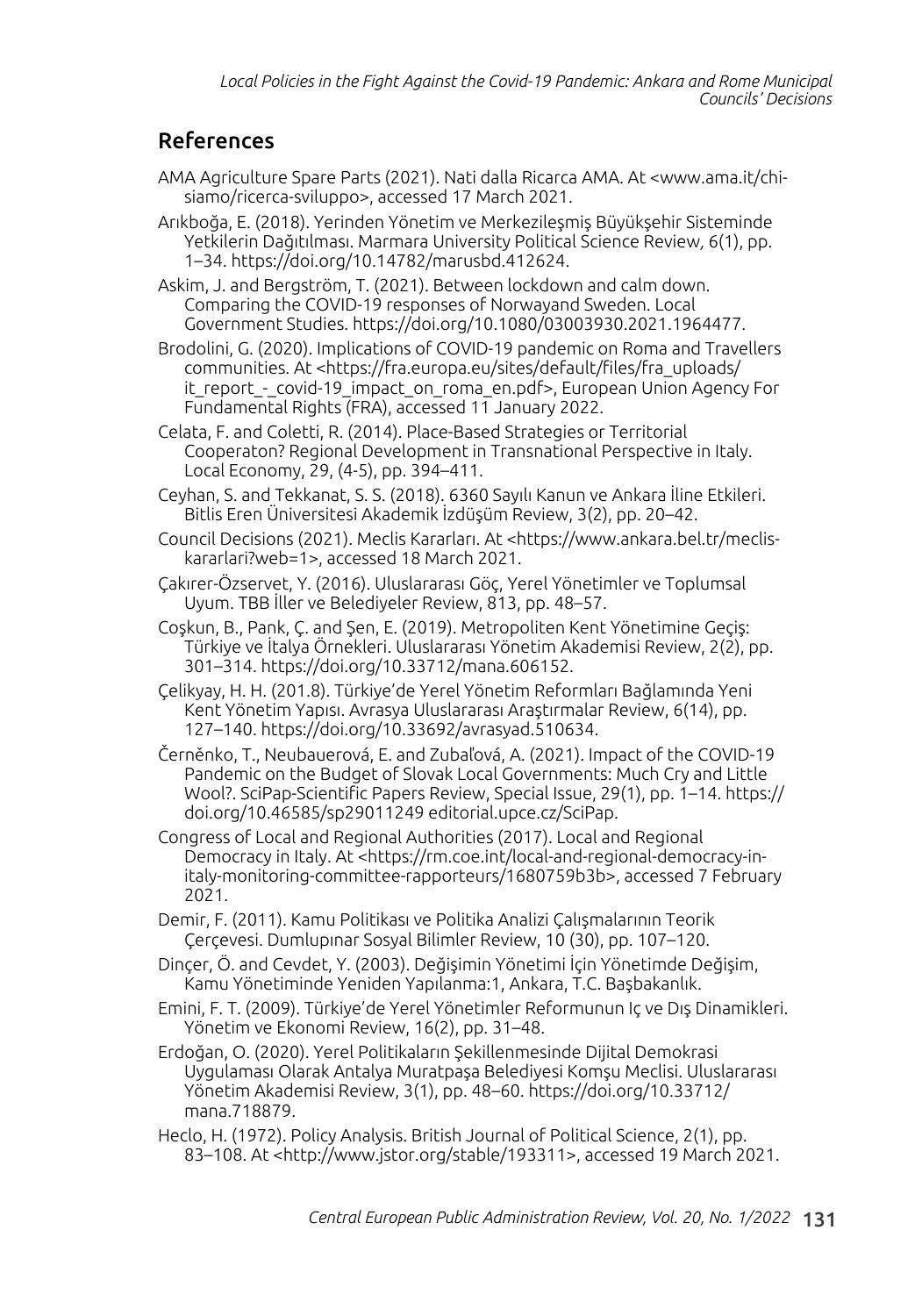- Hegele, Y and Schnabel, J. (2021). Federalism and the management of the COVID-19 crisis: centralisation, decentralisation and (non-) coordination. West European Politics Review, 44 (5-6), pp. 1052–1076. https://doi.org/10.1080/0 1402382.2021.1873529.
- Horvat, M. et al. (2021). Public Administration's Adaptation to COVID-19 Pandemic – Czech, Hungarian, Polishand Slovak Experience. Central European Public Administration Review, 19(1), pp. 133–158. https://doi.org/10.17573/ cepar.2021.1.06.
- Istituto Nazionale Previdenza Sociale (INPS). (2021). Indennita Covid-19. At <www.inps.it/nuovoportaleinps/default.aspx>, accessed 13 February 2021.

İzci, F. and Turan, M. (2013). Türkiye'de Büyükşehir Belediyesi Sistemi ve 6360 Sayılı Yasa ile Büyükşehir Belediyesi Sisteminde Meydana Gelen Degĭşimler: Van Örneği. Süleyman Demirel Üniversitesi I.I.B.F Review, 18(1), pp. 117–152.

Jüptner, P. and Klimovský, D. (2021). Vertical and horizontal intergo vernmental relations during the first wave of the COVID-19 crisis: experience from the extremely fragmented CEE countries. Local Government Studies. https://doi. org/10.1080/03003930.2021.1944858.

Kuhlmann, S. and Franzke, J. (2021) Multi-level responses to COVID-19: crisis coordination in Germany from an intergovernmental perspective. Local Government Studies. https://doi.org/10.1080/03003930.2021.1904398.

Küçük, H. (2019). Merkez-Çevre Teorisi ve Yerelleşmeye Etkisi: İtalya Örneği. Journal of Political Administrative and Local Studies, 2 (1), pp. 1–26.

Marchetti, G. (2010). Italian Regions and Local Authorities within the framework of a new Autonomist System. Perspectives on Federalism Review, 2(1), pp. 89–121.

Ministry of Culture and Tourism. (2021). Ankara History and Other Information, At <https://ankara.ktb.gov.tr/TR-152389/ankara-tarihce-ve-diger-bilgiler. html>, accessed 12 March 2021.

Ministro della Salute (2021). Covid-19 Situation in Italy. At <www.salute.gov.it/ portale/nuovocoronavirus/dettaglioContenutiNuovoCoronavirus.jsp?lingu a=english&id=5367&area=nuovoCoronavirus&menu=vuoto>, accessed 15 March 2021.

Olivetti, M. (2014). Centralization vs. Decentralization: The Current Trends in Italy. In K. Göymen and O. Sazlak, eds., Centralization Decentralization Debate Revisited. İstanbul: Sabancı University Press, pp. 141–170.

Özer, M. A. (2013). Yerel Yönetimler Reformunda Reform: 6360 Sayılı Kanun'un Düşündürdükleri. Yerel Politikalar Akademik Araştırma ve Düşünce Review, 1(3), pp. 97–126.

Roma Assemblea Capitolina (2021). Assemblea Capitolina. At <https://www. comune.roma.it/web/it/assemblea-capitolina.page>, accessed 12 March 2021.

Roma Municipi AMA S.p.A. (2021). Roma Municipi AMA. At <www.comune.roma. it/web/it/ama-spa.page>, accessed 12 March 2021.

- Roma Municipi Amministrazione (2021). Municipi Amministrazione. At <https:// www.comune.roma.it/servizi2/deliberazioniAttiWeb/elencoDati>, accessed 1 March 2021.
- Roma Municipi Commissioni Capitoline (2021). Commissioni Capitoline. At <www.comune.roma.it/web/it/commissioni-capitoline.page>, accessed 15 March 2021.
- Roma Municipi (2021). Roma Municipi. At <www.comune.roma.it/servizi2/ deliberazioniAttiWeb/elencoDati>, accessed 15 March 2021.
- 132 *Central European Public Administration Review, Vol. 20, No. 1/2022*